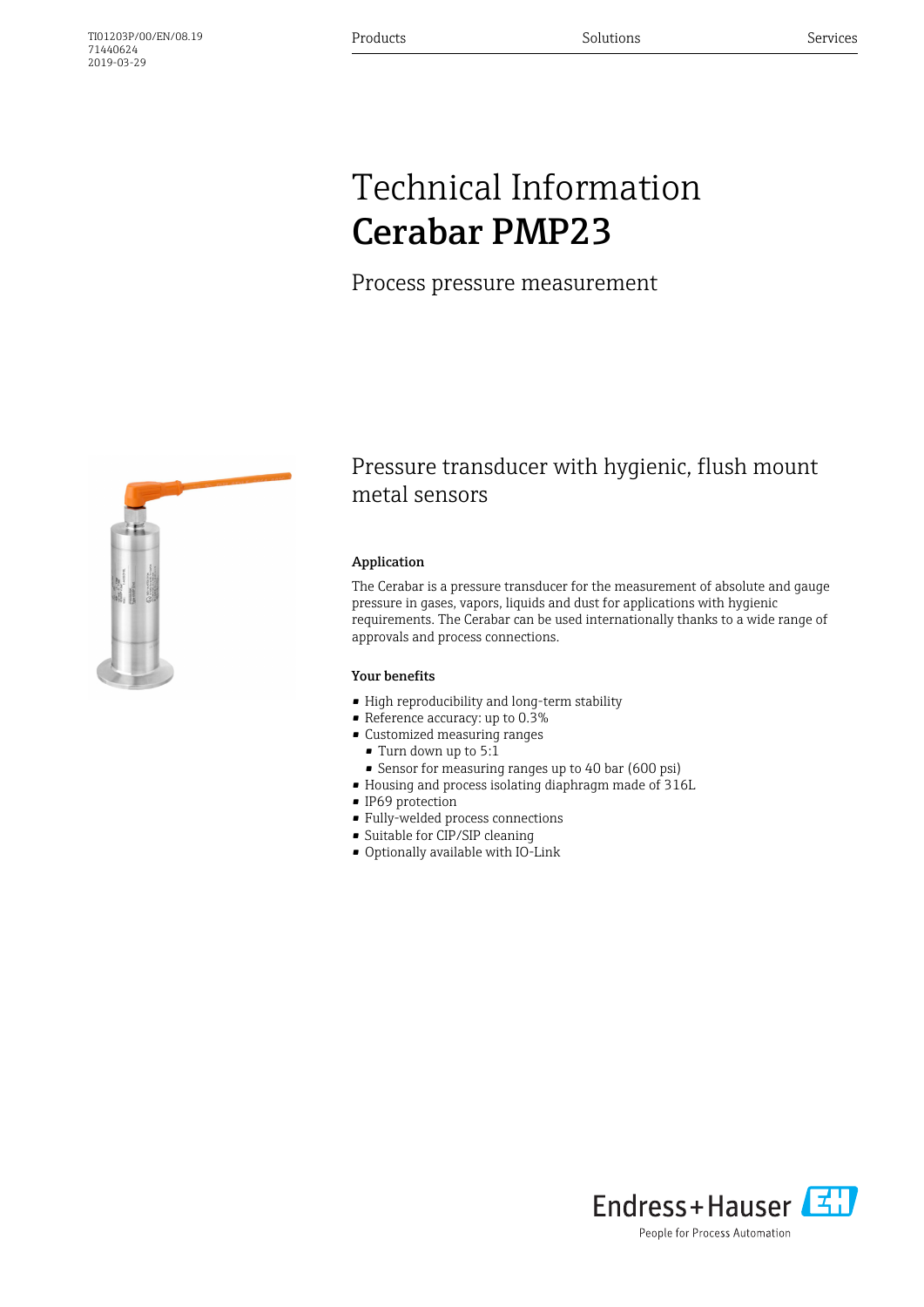## Table of contents

|                                                                                                   | 4        |
|---------------------------------------------------------------------------------------------------|----------|
|                                                                                                   | 4        |
|                                                                                                   | 4        |
|                                                                                                   | 5        |
|                                                                                                   | 6        |
|                                                                                                   | 7        |
|                                                                                                   | 8        |
| Measuring principle - process pressure measurement                                                | 8        |
|                                                                                                   | 8        |
|                                                                                                   | 8        |
|                                                                                                   | 10       |
|                                                                                                   | 10       |
|                                                                                                   | 11       |
|                                                                                                   | 11       |
| Measuring range                                                                                   | 11       |
|                                                                                                   | 12       |
|                                                                                                   | 12       |
|                                                                                                   | 12       |
| Signal range 4 to 20 mA                                                                           | 12       |
| Load (for 4 to 20 mA devices)                                                                     | 12       |
|                                                                                                   | 13       |
|                                                                                                   | 13       |
|                                                                                                   | 13       |
| Dynamic behavior of switch output                                                                 | 13       |
|                                                                                                   | 14       |
|                                                                                                   | 14       |
|                                                                                                   | 14       |
| Current consumption and alarm signal                                                              | 14       |
|                                                                                                   | 14       |
|                                                                                                   | 15       |
|                                                                                                   | 15       |
|                                                                                                   | 15       |
|                                                                                                   | 15       |
| Overvoltage protection                                                                            | 15       |
| Performance characteristics of metal process<br>Measuring uncertainty for small absolute pressure | 16<br>16 |
|                                                                                                   | 16       |
| Influence of the installation position                                                            | 16       |
|                                                                                                   | 16       |
|                                                                                                   | 16       |
| Thermal change of the zero output and the output span $\ldots$                                    | 16       |
|                                                                                                   | 16       |
|                                                                                                   | 16       |
|                                                                                                   | 17       |
|                                                                                                   | 17       |
| Influence of the installation position                                                            | 17       |
|                                                                                                   | 17       |

|                                                                                                                                   | 19                                           |
|-----------------------------------------------------------------------------------------------------------------------------------|----------------------------------------------|
|                                                                                                                                   | 19                                           |
|                                                                                                                                   | 19                                           |
|                                                                                                                                   | 19                                           |
|                                                                                                                                   | 19                                           |
|                                                                                                                                   | 19                                           |
|                                                                                                                                   | 19                                           |
| Process temperature range for devices with metallic<br>process isolating diaphragm                                                | 20<br>20<br>20                               |
| Process connections with flush mount, metal process<br>Materials in contact with process<br>Materials not in contact with process | 21<br>21<br>21<br>22<br>23<br>28<br>29<br>29 |
|                                                                                                                                   | 30                                           |
|                                                                                                                                   | 30                                           |
|                                                                                                                                   | 31                                           |
| Plug-on display PHX20 (optional)                                                                                                  | 31                                           |
|                                                                                                                                   | 32                                           |
|                                                                                                                                   | 33                                           |
|                                                                                                                                   | 33                                           |
|                                                                                                                                   | 33                                           |
|                                                                                                                                   | 33                                           |
|                                                                                                                                   | 33                                           |
|                                                                                                                                   | 33                                           |
|                                                                                                                                   | 33                                           |
|                                                                                                                                   | 33                                           |
| Pressure Equipment Directive 2014/68/EU (PED)                                                                                     | 34                                           |
|                                                                                                                                   | 34                                           |
|                                                                                                                                   | 34                                           |
|                                                                                                                                   | 35                                           |
|                                                                                                                                   | 35                                           |
|                                                                                                                                   | 35                                           |
|                                                                                                                                   | 35                                           |
|                                                                                                                                   | 36                                           |
|                                                                                                                                   | 36                                           |
|                                                                                                                                   | 36                                           |
|                                                                                                                                   | 37                                           |
|                                                                                                                                   | 37                                           |
|                                                                                                                                   | 37                                           |
|                                                                                                                                   | 37                                           |
|                                                                                                                                   | 38                                           |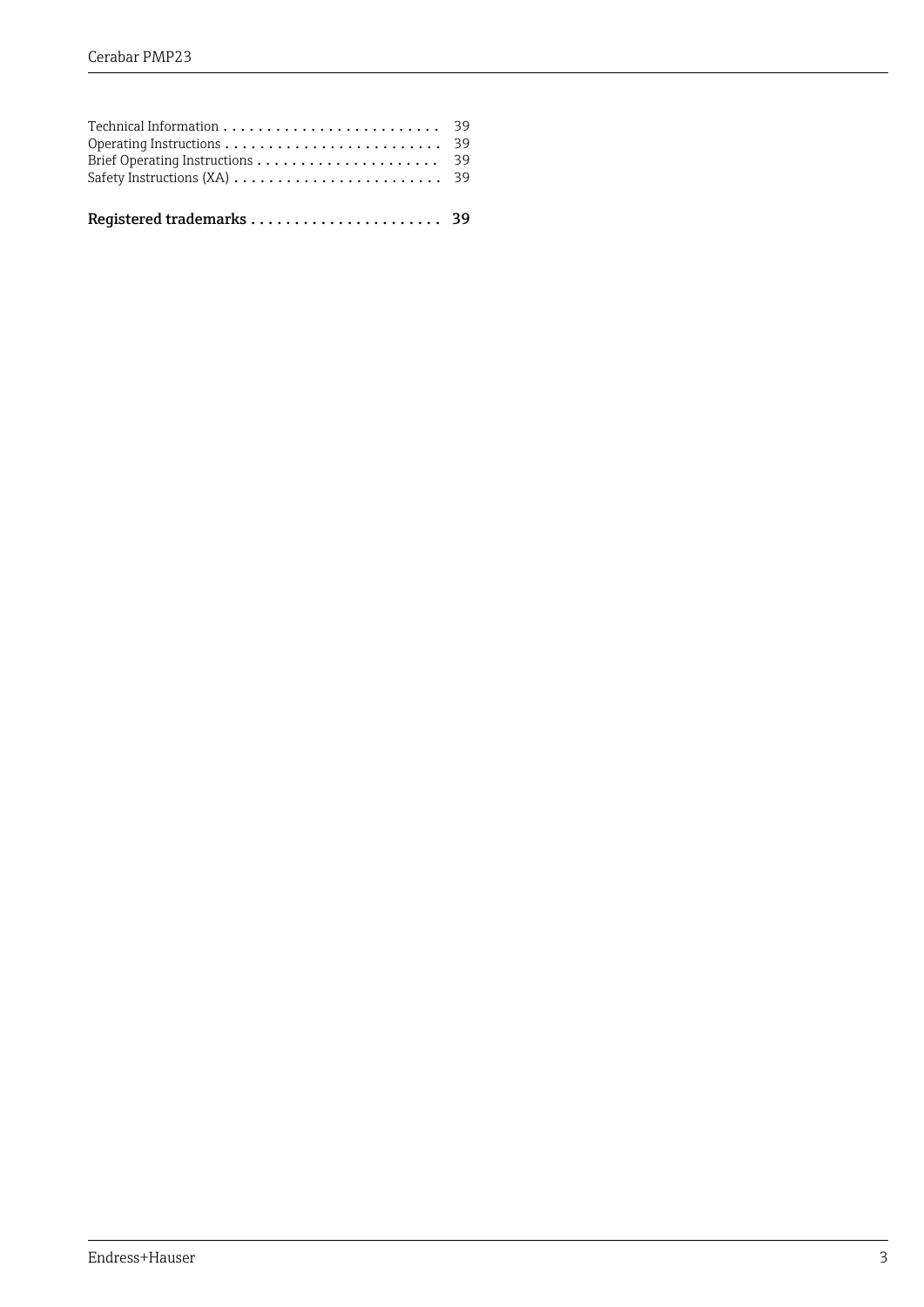## About this document

<span id="page-3-0"></span>**Document function** The document contains all the technical data on the device and provides an overview of the accessories and other products that can be ordered for the device.

### Symbols used Safety symbols

| Symbol           | Meaning                                                                                                                                |  |  |
|------------------|----------------------------------------------------------------------------------------------------------------------------------------|--|--|
| <b>DANGER</b>    | DANGER!<br>This symbol alerts you to a dangerous situation. Failure to avoid this situation will result in<br>serious or fatal injury. |  |  |
| A WARNING        | WARNING!<br>This symbol alerts you to a dangerous situation. Failure to avoid this situation can result in<br>serious or fatal injury. |  |  |
| <b>A CAUTION</b> | CAUTION!<br>This symbol alerts you to a dangerous situation. Failure to avoid this situation can result in<br>minor or medium injury.  |  |  |
| <b>NOTICE</b>    | NOTICE!<br>This symbol contains information on procedures and other facts which do not result in<br>personal injury.                   |  |  |

### Electrical symbols

| Symbol<br>Meaning |                                                                                                                                 | Symbol | Meaning                                                                                                                               |
|-------------------|---------------------------------------------------------------------------------------------------------------------------------|--------|---------------------------------------------------------------------------------------------------------------------------------------|
| ⊜                 | Protective ground connection<br>A terminal which must be connected<br>to ground prior to establishing any<br>other connections. | 吉      | <b>Ground connection</b><br>A grounded terminal which, as far as<br>the operator is concerned, is<br>grounded via a grounding system. |

### Symbols for certain types of information

| Symbol                   | Meaning                                                           |  |  |
|--------------------------|-------------------------------------------------------------------|--|--|
|                          | Permitted<br>Procedures, processes or actions that are permitted. |  |  |
| Х                        | Forbidden<br>Procedures, processes or actions that are forbidden. |  |  |
| $\mathbf{f}$             | Tip<br>Indicates additional information.                          |  |  |
| $\Box$                   | Reference to documentation                                        |  |  |
| $\underline{\mathsf{A}}$ | Reference to page                                                 |  |  |
|                          | Reference to graphic                                              |  |  |
|                          | Visual inspection                                                 |  |  |

### Symbols in graphics

| Symbol   | Meaning         |
|----------|-----------------|
| 1, 2, 3  | Item numbers    |
| 1.72.73  | Series of steps |
| A, B, C, | <b>Views</b>    |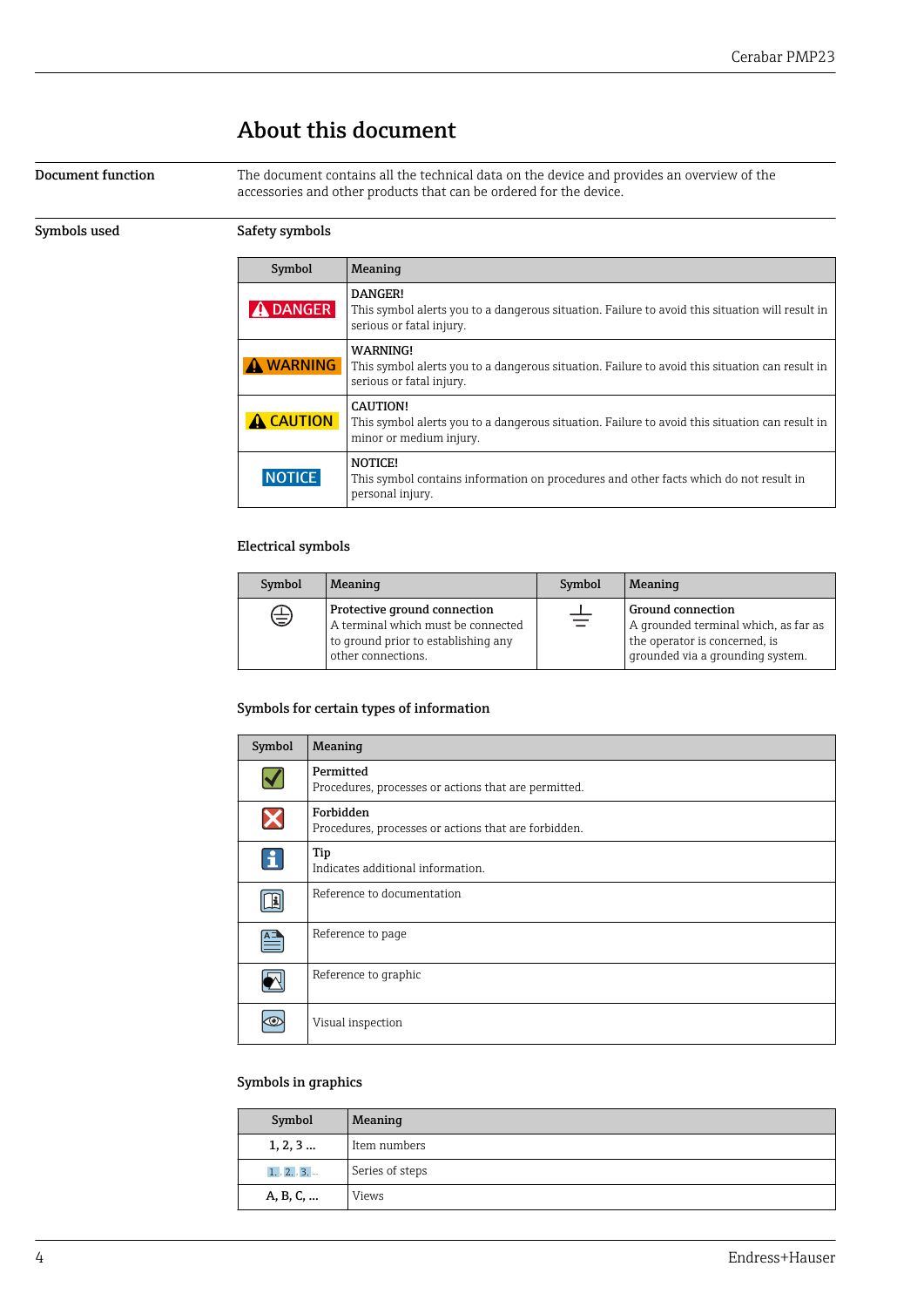<span id="page-4-0"></span>**Documentation** The document types listed are available:

In the Download Area of the Endress+Hauser Internet site: www.endress.com → Download

#### Brief Operating Instructions (KA): getting the 1st measured value quickly

These instructions contain all the essential information from incoming acceptance to initial commissioning (not for devices with IO-Link).

#### Operating Instructions (BA): your comprehensive reference

These Operating Instructions contain all the information that is required in various phases of the life cycle of the device: from product identification, incoming acceptance and storage, to mounting, connection, operation and commissioning through to troubleshooting, maintenance and disposal.

#### Safety Instructions (XA)

Depending on the approval, the following Safety Instructions (XA) are supplied with the device. They are an integral part of the Operating Instructions.

| Device            | <b>Directive</b>                 | Documentation  | Option $1$ |
|-------------------|----------------------------------|----------------|------------|
| PMP <sub>23</sub> | ATEX II 1/2G Ex ia IIC T4 Ga/Gb  | XA01271P       | BA         |
| PMP <sub>23</sub> | FM IS Cl. I, Div.1 Gr. A-D T4    | XA01321P       | FA         |
| PMP <sub>23</sub> | CSA C/US IS Cl. I Div. 1 Gr. A-D | XA01322P       | CB         |
| PMP <sub>23</sub> | EAC Ex ia IIC T4 Ga/Gb           | XA01540P       | GA         |
| PMP <sub>23</sub> | IEC Ex ia IIC T4 Ga/Gb           | XA01271P       | IA         |
| PMP <sub>23</sub> | NEPSI Ex ia IIC T4               | XA01363P       | <b>NA</b>  |
| PMP <sub>23</sub> | IPN Ex ia IIC T4                 | In preparation | <b>TA</b>  |

1) Product Configurator, order code for "Approval"

The nameplate indicates the Safety Instructions (XA) that are relevant to the device. $\mathbf{a}$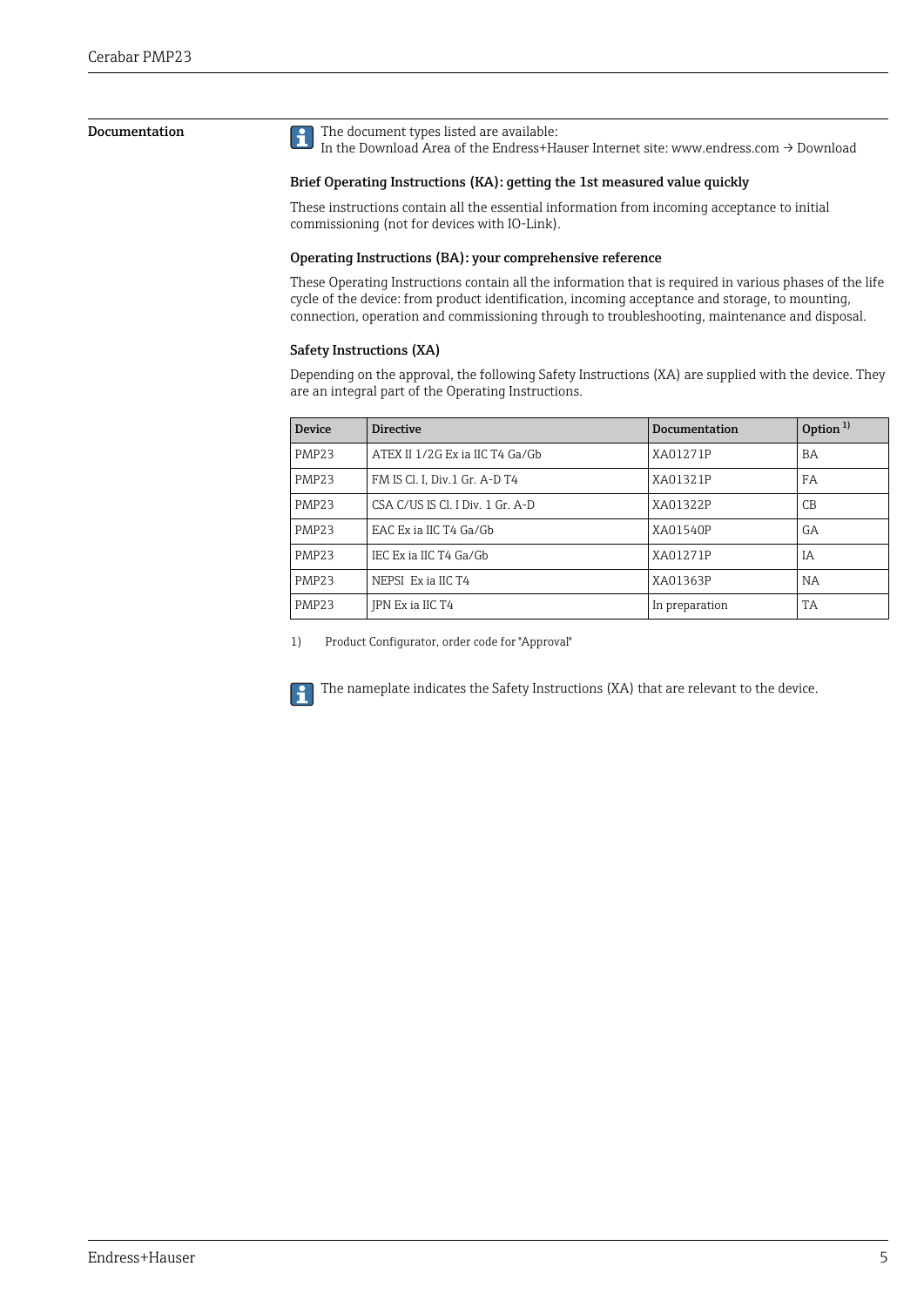p

A0029505

# <span id="page-5-0"></span>Terms and abbreviations 1 2 3 4

LRV URV

 $\overline{O}$ 

Item  $\vert$  Term/ abbreviation Explanation 1  $\vert$  OPL  $\vert$  The OPL (over pressure limit = sensor overload limit) for the measuring device depends on the lowest-rated element, with regard to pressure, of the selected components, i.e. the process connection has to be taken into consideration in addition to the measuring cell. Also observe pressure-temperature dependency. For the relevant standards and additional notes, see the "Pressure specifications" section  $\rightarrow$   $\bigcirc$  20. The OPL may only be applied for a limited period of time. 2 MWP The MWP (maximum working pressure) for the sensors depends on the lowestrated element, with regard to pressure, of the selected components, i.e. the process connection has to be taken into consideration in addition to the measuring cell. Also observe pressure-temperature dependency. For the relevant standards and additional notes, see the "Pressure specifications" section →  $\triangleq$  20. The MWP may be applied at the device for an unlimited period. The MWP can also be found on the nameplate. 3 Maximum sensor measuring range Span between LRL and URL This sensor measuring range is equivalent to the maximum calibratable/adjustable span. 4 Calibrated/ adjusted span Span between LRV and URV Factory setting: 0 to URL Other calibrated spans can be ordered as customized spans.  $p \mid -$  Pressure LRL Lower range limit URL Upper range limit LRV Lower range value URV Upper range value TD (turn down) Turn down The turn down is preset at the factory and cannot be changed. Example - see the following section.

LRL LRV URV URV URL MWP OPL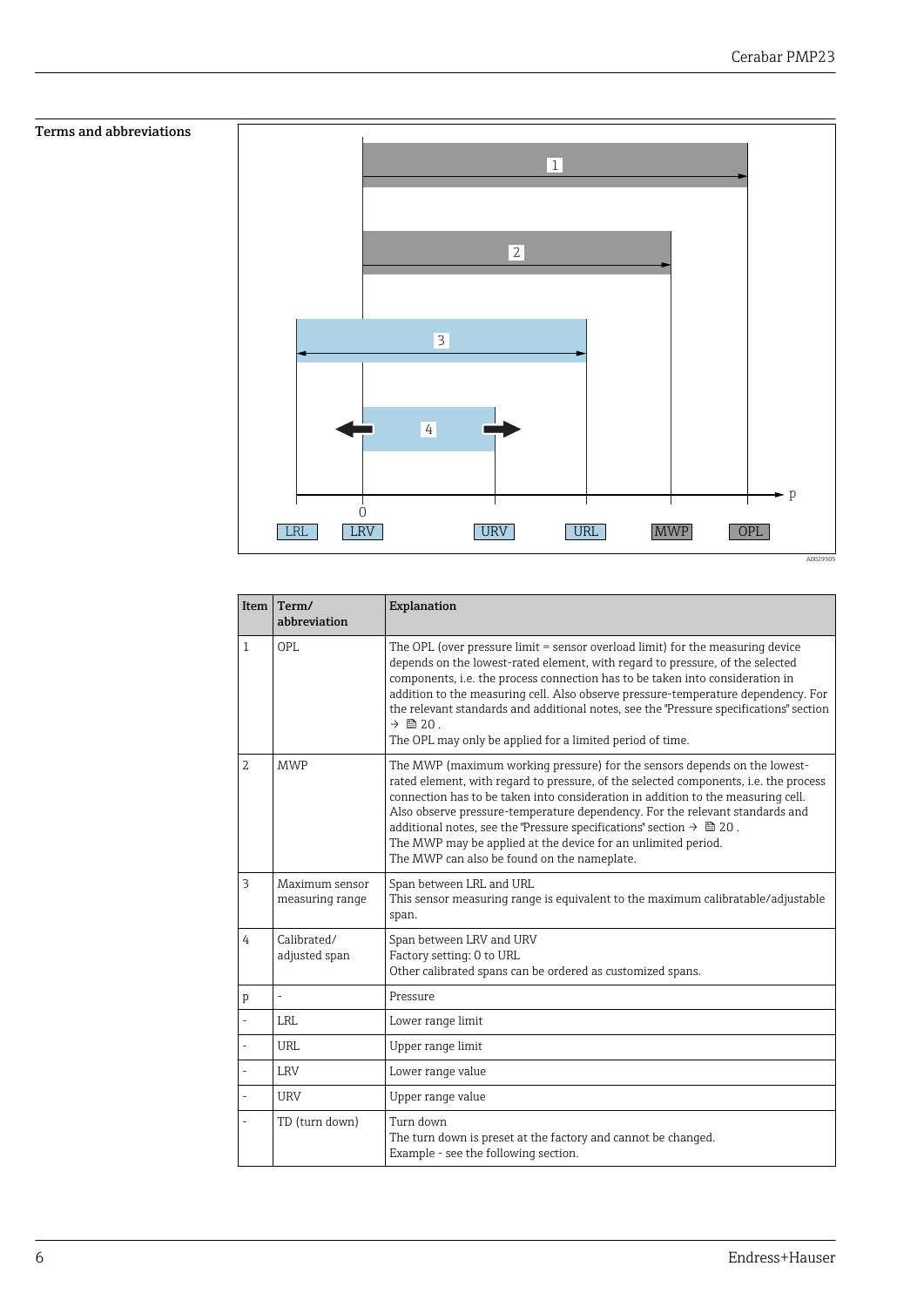### <span id="page-6-0"></span>Turn down calculation



In this example, the TD is 2:1. This span is based on the zero point.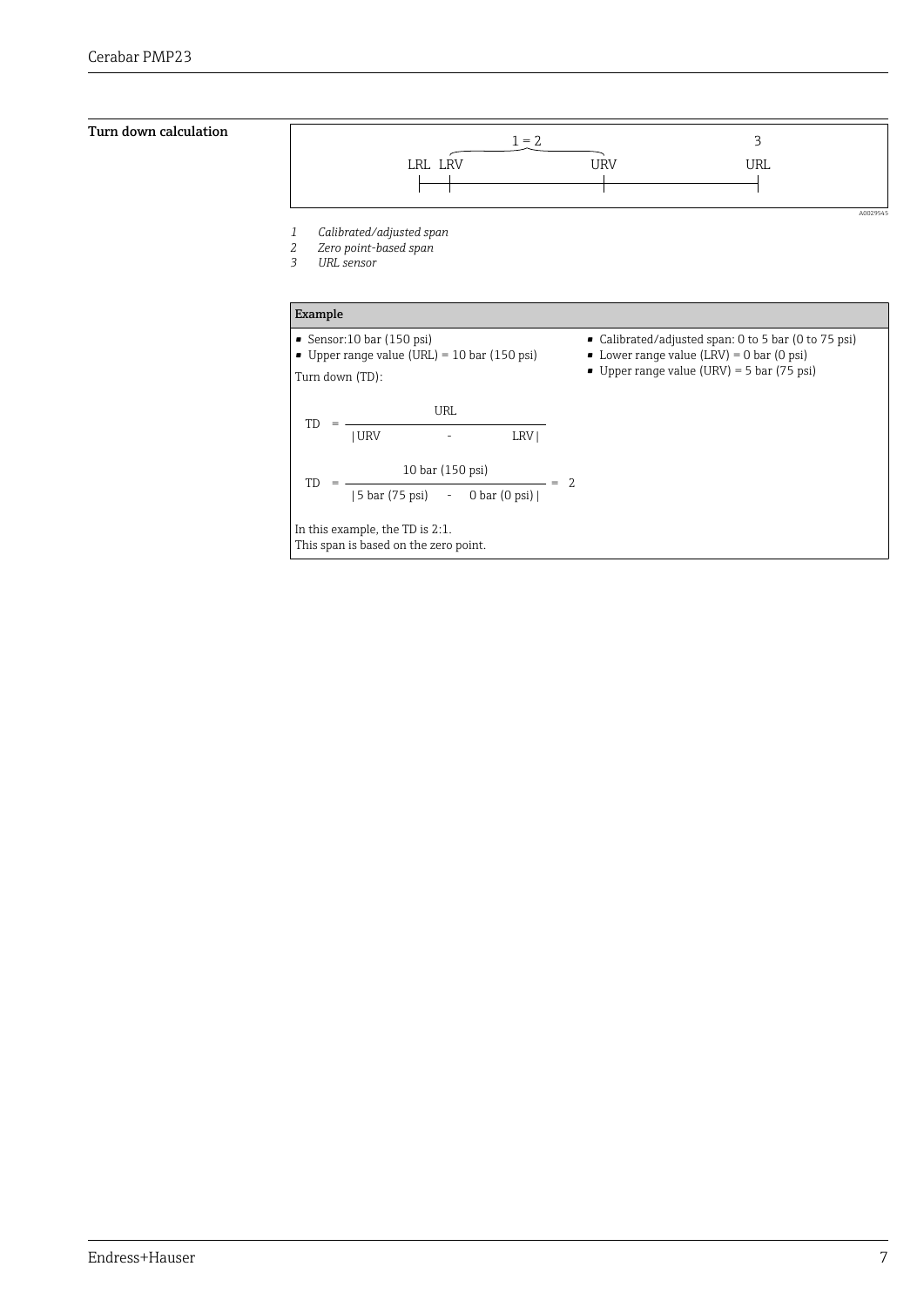<span id="page-7-0"></span>

### Measuring ranges

PMP23: from –400 to +400 mbar (–6 to +6 psi) to –1 to +40 bar (–15 to +600 psi)

#### OPL (depends on the measuring range)

PMP23: max. 0 to +160 bar (0 to +2400 psi)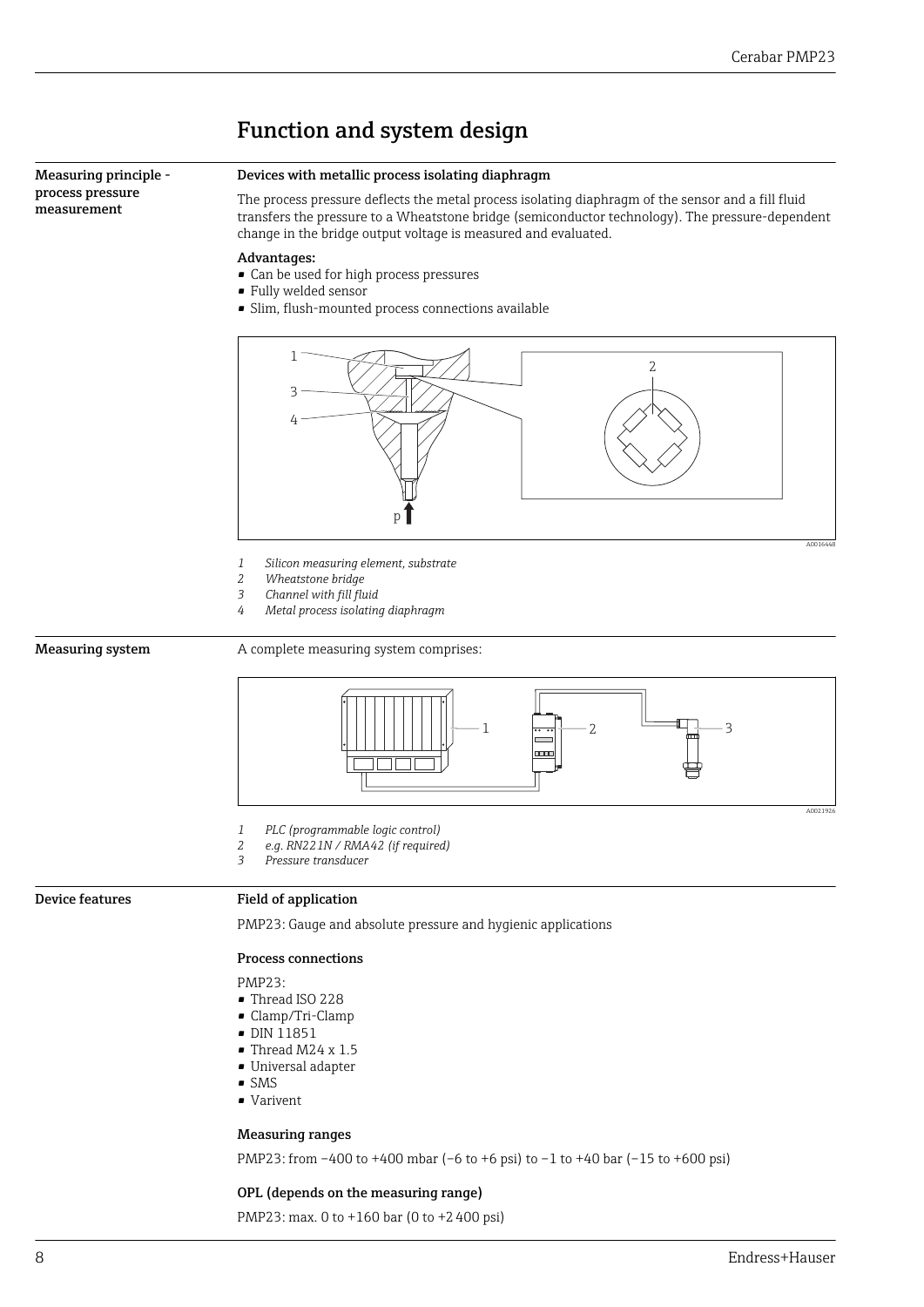#### MWP

PMP23: max. 0 to +160 bar (0 to +2 400 psi)

#### Process temperature range (temperature at process connection)

PMP23: -10 to +100 °C (+14 to +212 °F) (+135 °C (+275 °F) for one hour maximum)

#### Ambient temperature range

PMP23:

- $-40$  to  $+85$  °C (-40 to  $+185$  °F)
- Devices for hazardous areas:  $-40$  to  $+70$  °C ( $-40$  to  $+158$  °F)

Devices with IO-Link:  $-40$  to  $+70$  °C ( $-40$  to  $+158$  °F)

#### Reference accuracy

PMP23: up to 0.3 %, TD 5:1

#### Supply voltage

PMP23: 10 to 30 V DC

#### Output

PMP23: 4 to 20 mA

Devices with IO-Link: c/Q output for communication (SIO mode (switch output))

#### Material

PMP23:

- Housing made from 316L (1.4404)
- Process connections made from 316L (1.4435)
- Process isolating diaphragm made from 316L (1.4435)

#### **Options**

PMP23:

- Ex approvals
- Min. alarm current setting
- $\bullet\,$  3.1 Material certificates
- EHEDG/3A approvals
- Certificate of calibration
- Weld-in adapter
- IP69
- IO-Link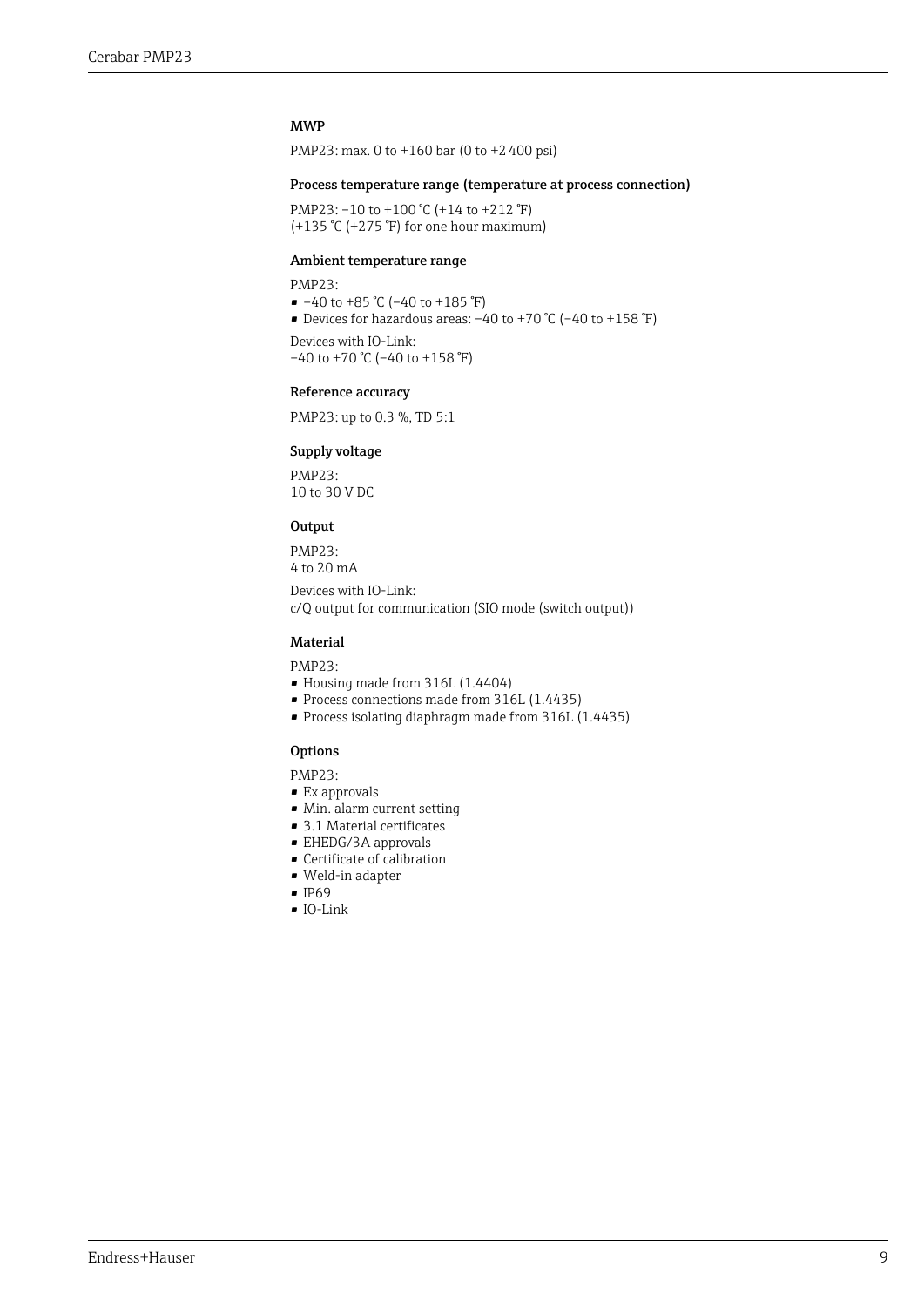### <span id="page-9-0"></span>Product design



System integration The device can be given a tag name (max. 32 alphanumeric characters).

| <b>Designation</b>                                   | Option $\frac{1}{2}$ |  |
|------------------------------------------------------|----------------------|--|
| Measuring point (TAG), see additional specifications | <u>  L</u>           |  |

1) Product Configurator order code for "Marking"

For devices with IO-Link, an IO-DD is available in the Downloads area of the Endress+Hauser website  $\rightarrow$   $\blacksquare$  30.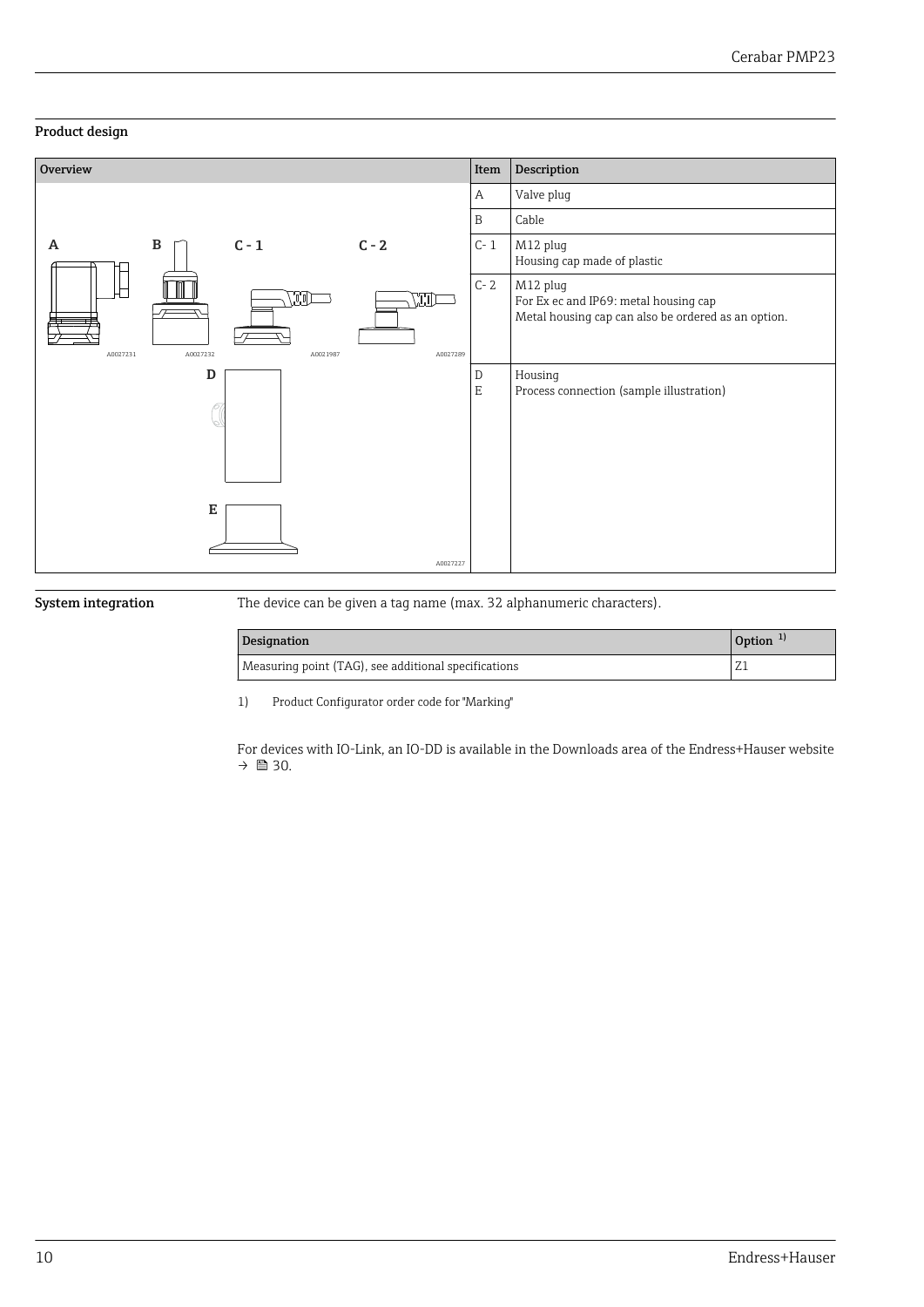## Input

#### <span id="page-10-0"></span>Measured variable Measured process variable

PMP23: Gauge pressure or absolute pressure

#### Calculated process variable

Pressure

#### Measuring range Metal process isolating diaphragm

| Sensor                                    | <b>Device</b>                          | Maximum<br>Sensor measuring range |              | Lowest<br>calibratable | <b>MWP</b>  | <b>OPL</b>  | Factory settings <sup>2)</sup>    | Option $3)$    |
|-------------------------------------------|----------------------------------------|-----------------------------------|--------------|------------------------|-------------|-------------|-----------------------------------|----------------|
|                                           |                                        | lower (LRL)                       | upper (URL)  | span $^{1)}$           |             |             |                                   |                |
|                                           |                                        | [bar (psi)]                       | [bar (psi)]  | [bar (psi)]            | [bar (psi)] | [bar (psi)] |                                   |                |
|                                           | Devices for gauge pressure measurement |                                   |              |                        |             |             |                                   |                |
| 400 mbar (6 psi) $4$ )                    | PMP23                                  | $-0.4(-6)$                        | $+0.4(+6)$   | 0.4(6)                 | 1(15)       | 1.6(24)     | 0 to 400 mbar (0 to 6 psi)        | 1F             |
| 1 bar (15 psi) $4$                        | PMP23                                  | $-1(-15)$                         | $+1 (+15)$   | 0.4(6)                 | 2.7(40.5)   | 4(60)       | 0 to 1 bar (0 to 15 psi)          | 1H             |
| 2 bar (30 psi) $4$ )                      | PMP23                                  | $-1(-15)$                         | $+2 (+30)$   | 0.4(6)                 | 6.7(100.5)  | 10(150)     | $0$ to $2$ bar ( $0$ to $30$ psi) | 1K             |
| 4 bar (60 psi) $4$ )                      | PMP23                                  | $-1(-15)$                         | $+4 (+60)$   | 0.8(12)                | 10.7(160.5) | 16 (240)    | 0 to 4 bar (0 to 60 psi)          | 1M             |
| 6 bar (90 psi) $4$ )                      | PMP23                                  | $-1(-15)$                         | $+6 (+90)$   | 2.4(36)                | 16 (240)    | 24 (360)    | 0 to 6 bar (0 to 90 psi)          | 1 <sub>N</sub> |
| 10 bar (150 psi) $4$                      | PMP23                                  | $-1(-15)$                         | $+10 (+150)$ | 2(30)                  | 25 (375)    | 40 (600)    | 0 to 10 bar (0 to 150 psi)        | 1P             |
| 16 bar (240 psi) <sup>4)</sup>            | PMP23                                  | $-1(-15)$                         | $+16 (+240)$ | 5(75)                  | 25 (375)    | 64 (960)    | 0 to 16 bar (0 to 240 psi)        | 1Q             |
| 25 bar (375 psi) <sup>4)</sup>            | PMP23                                  | $-1(-15)$                         | $+25 (+375)$ | 5(75)                  | 25 (375)    | 100 (1500)  | 0 to 25 bar (0 to 375 psi)        | 1R             |
| 40 bar (600 psi) $4)$                     | PMP23                                  | $-1(-15)$                         | $+40 (+600)$ | 8 (120)                | 100 (1500)  | 160 (2400)  | 0 to 40 bar (0 to 600 psi)        | 1S             |
| Devices for absolute pressure measurement |                                        |                                   |              |                        |             |             |                                   |                |
| 400 mbar (6 psi) $4)$                     | PMP <sub>23</sub>                      | (0)                               | $0.4(+6)$    | 0.4(6)                 | 1(15)       | 1.6(24)     | 0 to 400 mbar (0 to 6 psi)        | 2F             |
| $1$ bar (15 psi) <sup>4)</sup>            | PMP23                                  | 0(0)                              | $1 (+15)$    | 0.4(6)                 | 2.7(40.5)   | 4(60)       | 0 to 1 bar (0 to 15 psi)          | 2H             |
| 2 bar (30 psi) $4$ )                      | PMP23                                  | 0(0)                              | $2 (+30)$    | 0.4(6)                 | 6.7(100.5)  | 10 (150)    | 0 to 2 bar (0 to 30 psi)          | 2K             |
| 4 bar (60 psi) $4$ )                      | PMP23                                  | 0(0)                              | $4(+60)$     | 0.8(12)                | 10.7(160.5) | 16 (240)    | 0 to 4 bar (0 to 60 psi)          | 2M             |
| 10 bar (150 psi) <sup>4)</sup>            | PMP23                                  | 0(0)                              | $10 (+150)$  | 2(30)                  | 25 (375)    | 40(600)     | 0 to 10 bar (0 to 150 psi)        | 2P             |
| 40 bar (600 psi) $4)$                     | PMP23                                  | 0(0)                              | $+40 (+600)$ | 8(120)                 | 100 (1500)  | 160 (2400)  | 0 to 40 bar (0 to 600 psi)        | 2S             |

1) Highest turn down that can be set at the factory: 5:1. The turn down is preset and cannot be changed.

2) Other measuring ranges (e.g. –1 to +5 bar (–15 to 75 psi)) can be ordered with customer-specific settings (see the Product Configurator, order

code for "Calibration; Unit" option "J"). It is possible to invert the output signal (LRV = 20 mA; URV = 4 mA). Prerequisite: URV < LRV

3) Product Configurator, order code for "Sensor range"

4) Vacuum resistance: 0.01 bar (0.145 psi) abs

### *Maximum turn down which can be ordered for absolute pressure and gauge pressure sensors*

| <b>Device</b>     | Range   | $\left(400 \text{ mbar} \ (6 \text{ psi})\right)$ | $1$ bar $(15$ psi)<br>$\vert$ 6 bar (90 psi)<br>16 bar (240 psi) | $\vert$ 2 bar (30 psi)<br>$\vert$ 4 bar (60 psi)<br>$\vert$ 10 bar (150 psi)<br>25 to 40 bar (375 to 600 psi) |
|-------------------|---------|---------------------------------------------------|------------------------------------------------------------------|---------------------------------------------------------------------------------------------------------------|
| PMP <sub>23</sub> | $0.3\%$ | TD 1:1                                            | TD 1:1 to TD 2.5:1                                               | TD $1:1$ to TD $5:1$                                                                                          |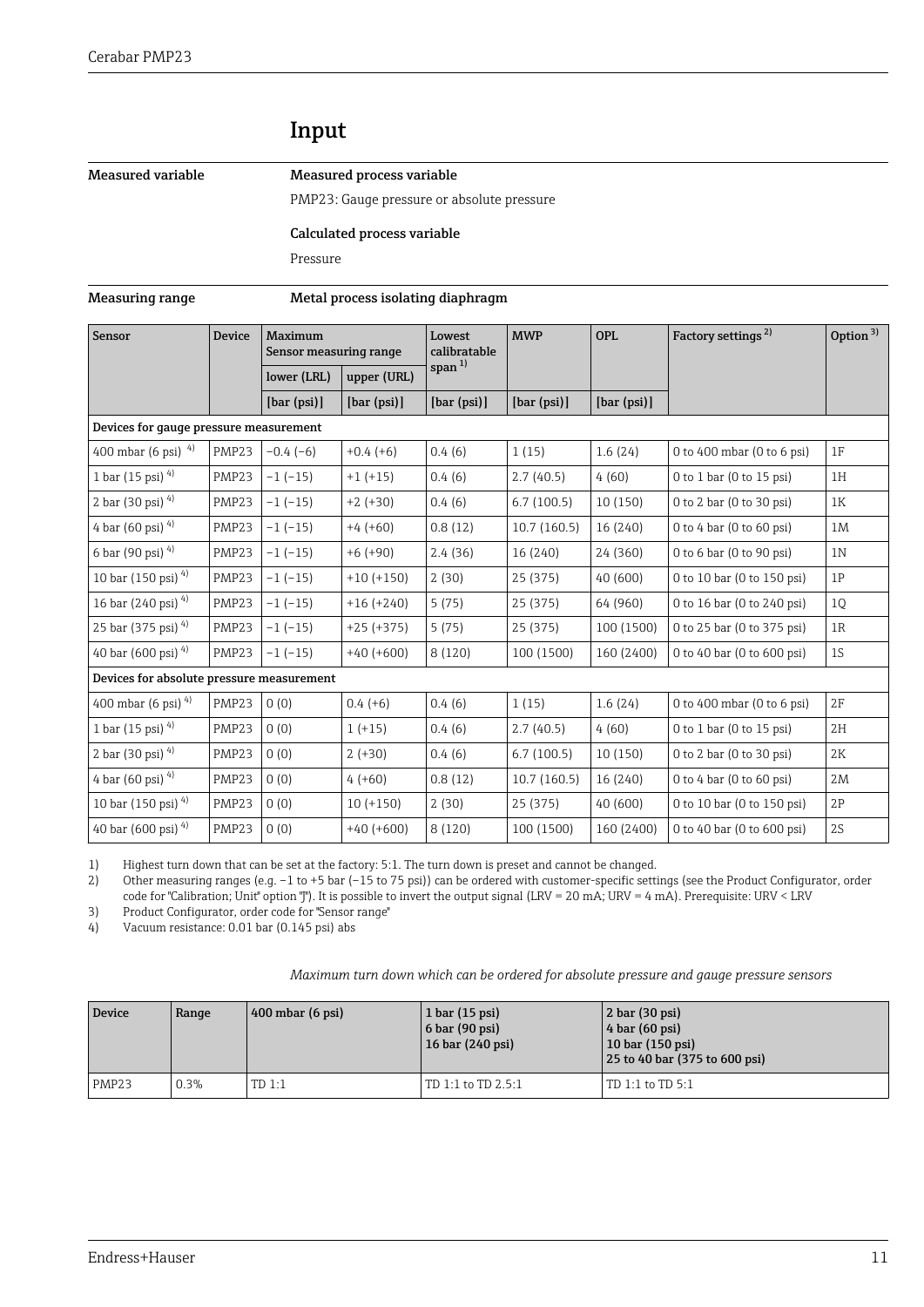## **Output**

<span id="page-11-0"></span>

| Output signal                                                                                                                                                                                                                                               | Designation                                                                                                                                                                                                                                                                                                                                                                                                                                                                                                                                                                                                                                                                                             | Option <sup>1)</sup> |  |
|-------------------------------------------------------------------------------------------------------------------------------------------------------------------------------------------------------------------------------------------------------------|---------------------------------------------------------------------------------------------------------------------------------------------------------------------------------------------------------------------------------------------------------------------------------------------------------------------------------------------------------------------------------------------------------------------------------------------------------------------------------------------------------------------------------------------------------------------------------------------------------------------------------------------------------------------------------------------------------|----------------------|--|
|                                                                                                                                                                                                                                                             | 4 to 20 mA (2-wire)                                                                                                                                                                                                                                                                                                                                                                                                                                                                                                                                                                                                                                                                                     | 1                    |  |
|                                                                                                                                                                                                                                                             | IO-Link 4 to 20 mA (3-wire or 4-wire)                                                                                                                                                                                                                                                                                                                                                                                                                                                                                                                                                                                                                                                                   | 7                    |  |
|                                                                                                                                                                                                                                                             | Product Configurator, order code for "Output"<br>1)                                                                                                                                                                                                                                                                                                                                                                                                                                                                                                                                                                                                                                                     |                      |  |
| Switching capacity                                                                                                                                                                                                                                          | ■ Devices with IO-Link: Switch status ON: $I_a \le 200$ mA <sup>1) 2)</sup> ; switch status OFF: $I_a \le 1$ mA<br>$\bullet$ Switch cycles: $>10,000,000$<br>$\bullet$ Voltage drop PNP: $\leq$ 2 V<br>• Overload protection: Automatic load testing of switching current;<br>• Max. capacitive load: $14 \mu$ F at max. supply voltage (without resistive load)<br>Devices with IO-Link: Max. capacitive load: 1 µF at max. supply voltage (without resistive load)<br>• Max. cycle duration: 0.5 s; min. $t_{on}$ : 4 ms<br>• Max. cycle duration: 0.5 s; min. $t_{on}$ : 40 µs<br>• Periodic disconnection from protective circuit in the event of overcurrent ( $f = 2$ Hz) and "F804"<br>displayed |                      |  |
| Signal range 4 to 20 mA                                                                                                                                                                                                                                     | 3.8 mA to 20.5 mA                                                                                                                                                                                                                                                                                                                                                                                                                                                                                                                                                                                                                                                                                       |                      |  |
| Load (for 4 to 20 mA<br>In order to quarantee sufficient terminal voltage in two-wire devices, a maximum load resistance $R_L$<br>(including line resistance) must not be exceeded depending on the supply voltage $U_B$ of the supply<br>devices)<br>unit. |                                                                                                                                                                                                                                                                                                                                                                                                                                                                                                                                                                                                                                                                                                         |                      |  |
|                                                                                                                                                                                                                                                             | $R_{I \text{ max}}$                                                                                                                                                                                                                                                                                                                                                                                                                                                                                                                                                                                                                                                                                     |                      |  |



*1 Power supply 10 to 30 V DC*

- *2 RLmax Maximum load resistance*
- *U<sup>B</sup> Supply voltage*

#### Devices with IO-Link

In order to guarantee sufficient terminal voltage, a maximum load resistance  $\rm R_{L}$  (including line resistance) must not be exceeded depending on the supply voltage  $U_B$  of the supply unit.

A0029452

<sup>1) 100</sup> mA can be guaranteed over the entire temperature range for the switch output 1 x PNP + 4 to 20 mA output. For lower ambient temperatures, higher currents are possible but cannot be guaranteed. Typical value at 20 °C (68 °F) approx. 200 mA. 200 mA can be guaranteed over the entire temperature range for the "1 x PNP" switch output.

<sup>2)</sup> Larger currents are supported, thus deviating from the IO-Link standard.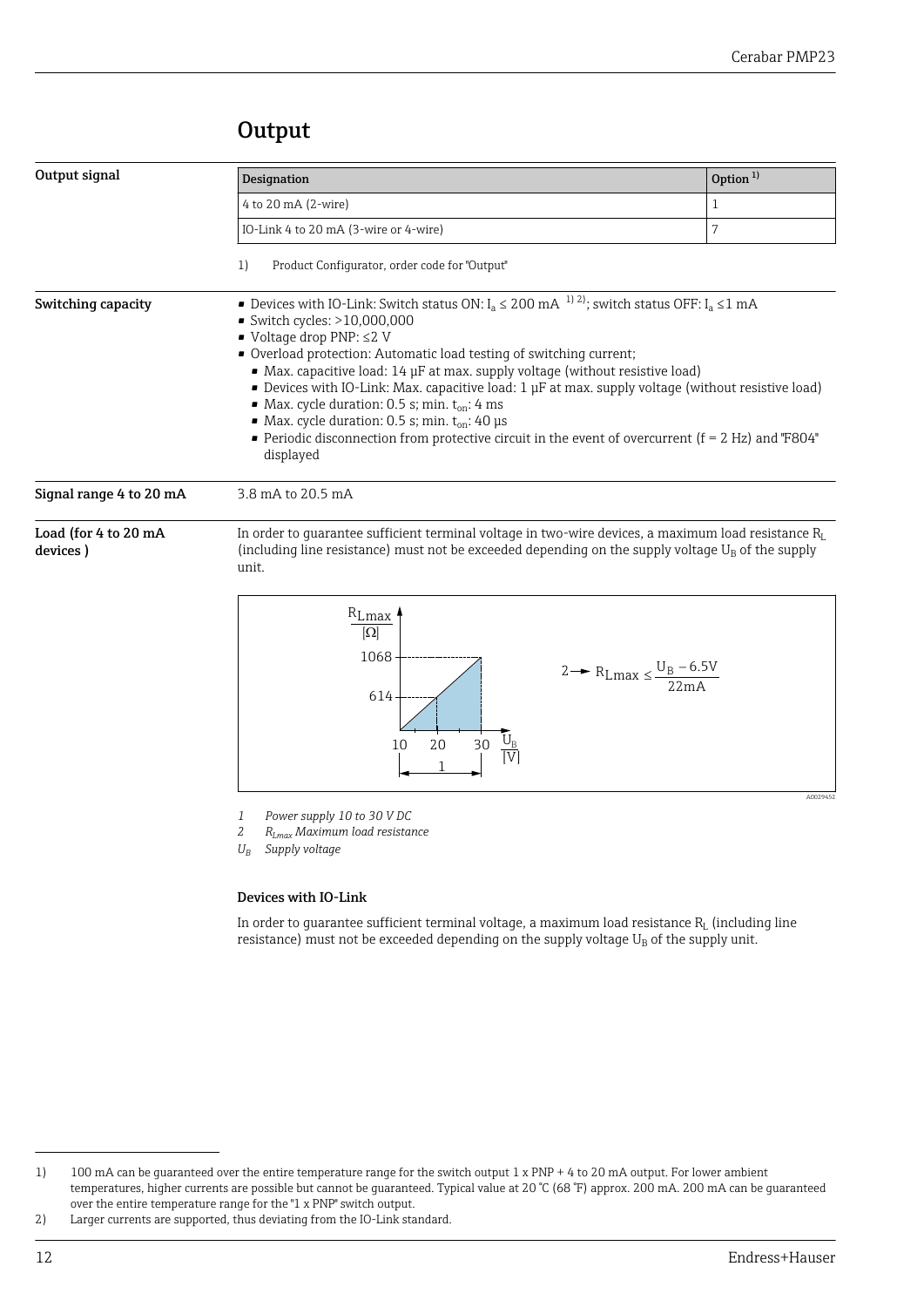<span id="page-12-0"></span>

| Dynamic behavior | Dead time $(t_1)$ [ms] | Time constant $(T63)$ , $t_2$ [ms] | Time constant (T90), $t_3$ [ms] |
|------------------|------------------------|------------------------------------|---------------------------------|
|                  | 6 ms                   | 10 <sub>ms</sub>                   | 15 <sub>ms</sub>                |

*Devices with IO-Link:*

| Dead time $(t_1)$ [ms] | Time constant $(T63)$ , $t_2$ [ms] | Time constant (T90), $t_3$ [ms] |
|------------------------|------------------------------------|---------------------------------|
| ms                     | 11 ms                              | 16 ms                           |

 $\ddot{\phantom{1}}$ 

Dynamic behavior of switch output Response time ≤20 ms A0019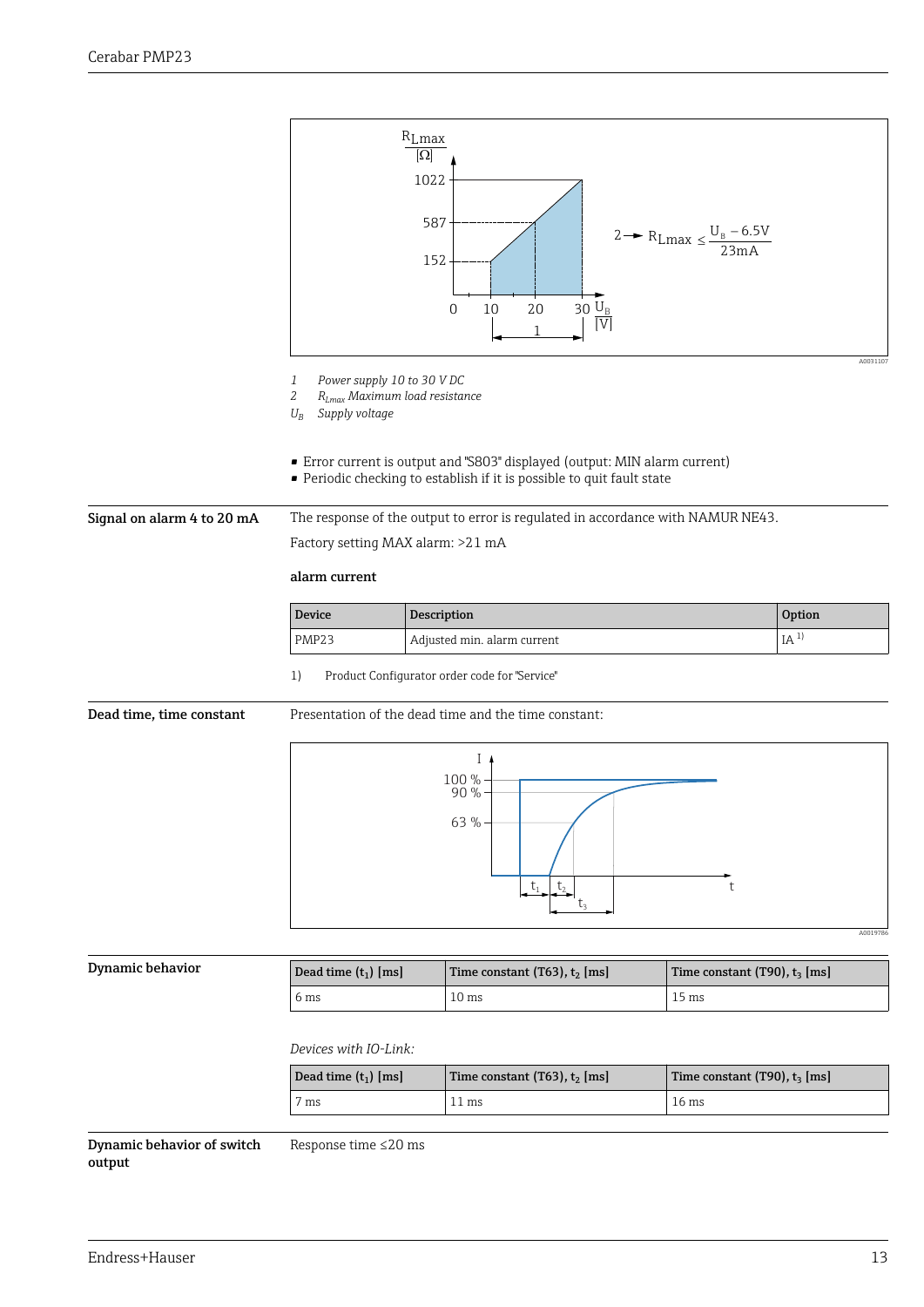## <span id="page-13-0"></span>Power supply

### **A**WARNING

#### Electrical safety is compromised by an incorrect connection!

- $\triangleright$  In accordance with IEC/EN61010 a suitable circuit breaker must be provided for the device .
- $\triangleright$  When using the measuring device in hazardous areas, installation must comply with the corresponding national standards and regulations and the Safety Instructions or Installation or Control Drawings.
- $\blacktriangleright$  All explosion protection data are given in separate documentation which is available upon request. The Ex documentation is supplied as standard with all devices approved for use in explosion hazardous areas.
- ‣ Protective circuits against reverse polarity, HF influences and overvoltage peaks are integrated.
- ▶ The device must be operated with a 500 mA fine-wire fuse (slow-blow).

### Terminal assignment *4 to 20 mA output*



#### *Devices with IO-Link*



| Supply voltage | Electronic version Device Supply voltage    |                                                                                                           |
|----------------|---------------------------------------------|-----------------------------------------------------------------------------------------------------------|
|                | $4$ to 20 mA output   PMP23   10 to 30 V DC |                                                                                                           |
|                | IO-Link                                     | PMP23   10 to 30 V DC<br>IO-Link communication is quaranteed only if the supply voltage is at least 18 V. |

| Current consumption and | <b>Electronic version</b>                                                                           | <b>Device</b>                                      | <b>Current consumption</b>                                                                        | Alarm signal <sup>1)</sup> |
|-------------------------|-----------------------------------------------------------------------------------------------------|----------------------------------------------------|---------------------------------------------------------------------------------------------------|----------------------------|
| alarm signal            | 4 to 20 mA output                                                                                   | <b>PMP23</b>                                       | $<$ 2.6 mA                                                                                        | $> 21 \text{ mA}$          |
|                         | IO-Link                                                                                             | PMP23 with IO-Link                                 | Maximum current consumption: $\leq 300$ mA                                                        |                            |
| Power supply fault      | For MAX alarm (factory setting)<br>1)                                                               | ■ Behavior in the event of overvoltage $($ >30 V): | The device works continuously up to 34 V DC without damage. If the supply voltage is exceeded,    |                            |
|                         | the specified characteristics are no longer quaranteed.<br>■ Behavior in the event of undervoltage: |                                                    |                                                                                                   |                            |
|                         |                                                                                                     |                                                    | If the supply voltage falls below the minimum value, the device switches off in a defined manner. |                            |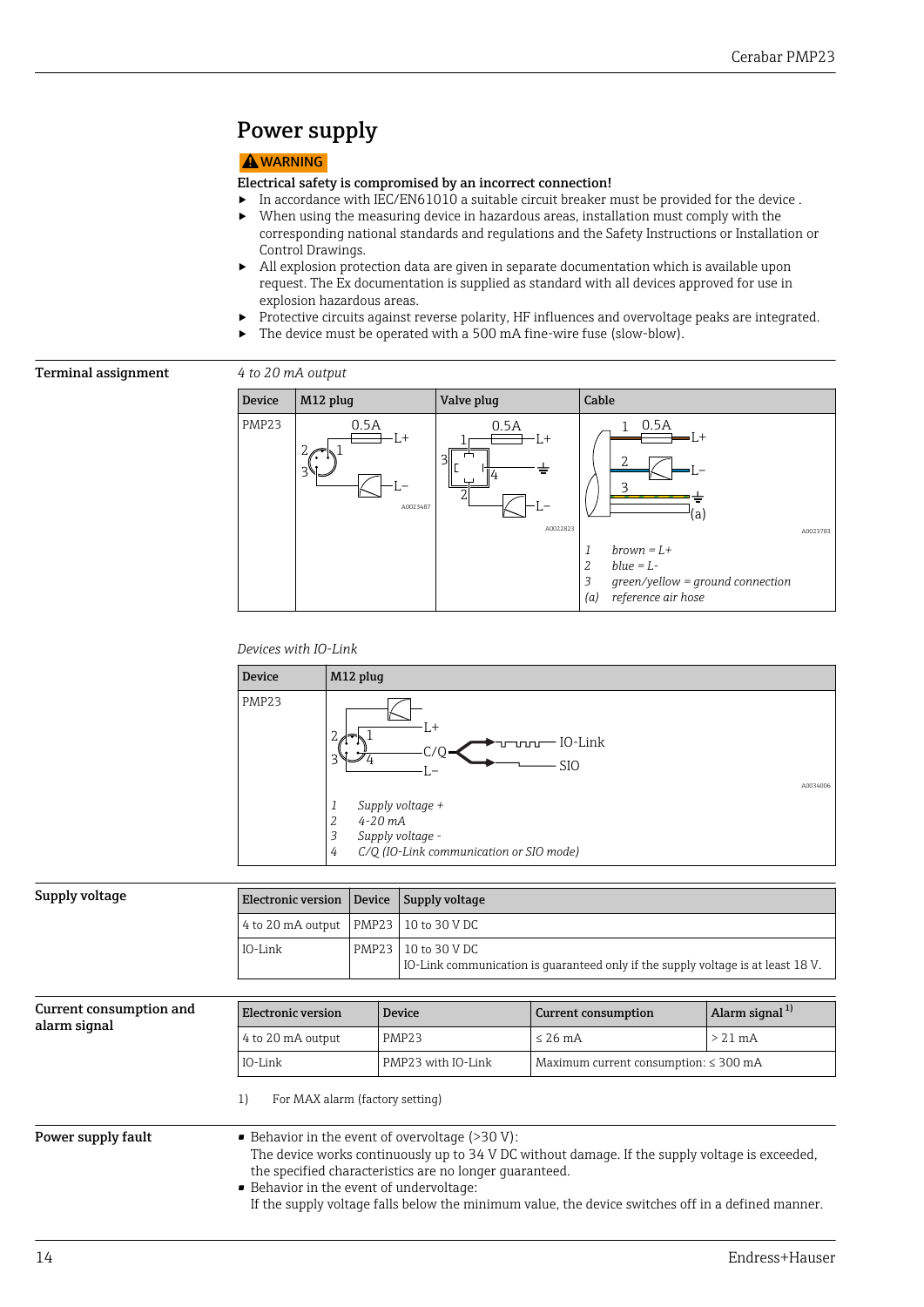### <span id="page-14-0"></span>Electrical connection Degree of protection

| Device            | Connection                   | Degree of protection                            | Option $1$ |
|-------------------|------------------------------|-------------------------------------------------|------------|
| PMP <sub>23</sub> | Cable $5 \text{ m}$ (16 ft)  | IP66/68 <sup>2)</sup> NEMA type 4X/6P enclosure | A          |
| PMP <sub>23</sub> | Cable $10 \text{ m}$ (33 ft) | IP66/68 <sup>2)</sup> NEMA type 4X/6P enclosure | B          |
| PMP <sub>23</sub> | Cable $25 \text{ m}$ (82 ft) | IP66/68 <sup>2)</sup> NEMA type 4X/6P enclosure | C          |
| PMP <sub>23</sub> | M12 plug                     | IP65/67 NEMA type 4X enclosure                  | M          |
| PMP23             | M12 plug made of metal       | IP66/69 <sup>3)</sup> NEMA type 4X enclosure    | N          |
| PMP <sub>23</sub> | Valve plug ISO4400 M16       | IP65 NEMA type 4X enclosure                     | U          |
| PMP <sub>23</sub> | Valve plug ISO4400 NPT 1/2   | IP65 NEMA type 4X enclosure                     | V          |

1) Product Configurator order code for "Electrical connection"<br>2) IP 68 (1.83m H2O for 24 h)

2) IP 68 (1.83m H2O for 24 h)

3) Designation of the IP protection class according to DIN EN 60529. Previous designation "IP69K" according to DIN 40050 Part 9 is no longer valid (standard withdrawn on November 1, 2012). The tests required by both standards are identical.

| Cable specification       | For valve plug: < 1.5 mm <sup>2</sup> (16 AWG) and Ø4.5 to 10 mm (0.18 to 0.39 in)                                                                                                                                                 |
|---------------------------|------------------------------------------------------------------------------------------------------------------------------------------------------------------------------------------------------------------------------------|
| Residual ripple           | The device operates within the reference accuracy up to $\pm 5$ % of the residual ripple of the supply<br>voltage, within the permitted voltage range.                                                                             |
| Influence of power supply | ≤0.005 % of URV/1 V                                                                                                                                                                                                                |
| Overvoltage protection    | The device does not contain any special elements to protect against overvoltage ("wire to ground").<br>Nevertheless the requirements of the applicable EMC standard EN 61000-4-5 (testing voltage 1kV<br>EMC wire/ground) are met. |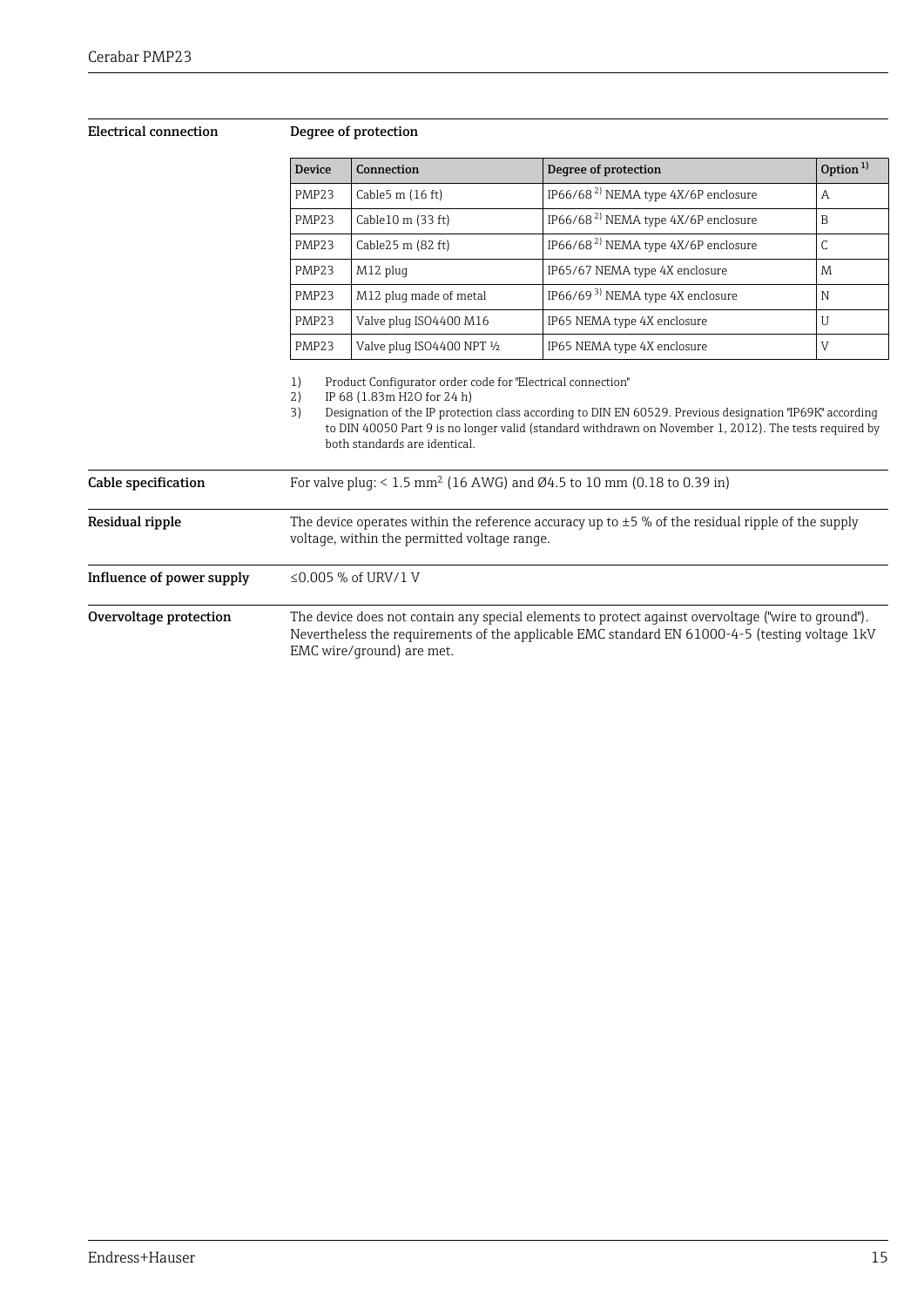## Performance characteristics of metal process isolating diaphragm

<span id="page-15-0"></span>

| Reference operating<br>conditions                                               | As per IEC 60770<br>• Ambient temperature $T_A$ = constant, in the range: +21 to +33 °C (+70 to +91 °F)<br>• Humidity $\varphi$ = constant, in the range: 5 to 80 % rH<br>• Ambient pressure $p_A$ = constant, in the range: 860 to 1060 mbar (12.47 to 15.37 psi)<br>• Position of measuring cell = constant, in the range: horizontal $\pm 1^{\circ}$ (see also "Influence of the<br>installation position" section $\rightarrow \Box$ 17)<br>Zero based span<br>Process isolating diaphragm material: AISI 316L (1.4435)<br>Filling oil: synthetic oil polyalphaolefin FDA 21 CFR 178.3620, NSF H1 |                                                   |                                                                                     |      |               |                                                                           |                   |         |
|---------------------------------------------------------------------------------|-------------------------------------------------------------------------------------------------------------------------------------------------------------------------------------------------------------------------------------------------------------------------------------------------------------------------------------------------------------------------------------------------------------------------------------------------------------------------------------------------------------------------------------------------------------------------------------------------------|---------------------------------------------------|-------------------------------------------------------------------------------------|------|---------------|---------------------------------------------------------------------------|-------------------|---------|
|                                                                                 |                                                                                                                                                                                                                                                                                                                                                                                                                                                                                                                                                                                                       |                                                   | Supply voltage: $24$ V DC $\pm 3$ V DC<br>Load: $320 \Omega$ (at 4 to 20 mA output) |      |               |                                                                           |                   |         |
| <b>Measuring uncertainty for</b><br>small absolute pressure<br>measuring ranges | The smallest extended uncertainty of measurement that can be delivered by our standards is:<br>$\bullet$ in the range 1 to 30 mbar (0.0145 to 0.435 psi): 0.4 % of reading<br>$\bullet$ in the range < 1 mbar (0.0145 psi): 1 % of reading.                                                                                                                                                                                                                                                                                                                                                           |                                                   |                                                                                     |      |               |                                                                           |                   |         |
| Influence of the installation<br>position                                       | $\rightarrow$ $\blacksquare$ 17                                                                                                                                                                                                                                                                                                                                                                                                                                                                                                                                                                       |                                                   |                                                                                     |      |               |                                                                           |                   |         |
| Resolution                                                                      | Current output: min. 1.6 µA                                                                                                                                                                                                                                                                                                                                                                                                                                                                                                                                                                           |                                                   |                                                                                     |      |               |                                                                           |                   |         |
| Reference accuracy                                                              | The reference accuracy contains the non-linearity [DIN EN 61298-2 3.11] including the pressure<br>hysteresis [DIN EN 61298-23.13] and non-repeatability [DIN EN 61298-2 3.11] in accordance with<br>the limit point method as per [DIN EN 60770].                                                                                                                                                                                                                                                                                                                                                     |                                                   |                                                                                     |      |               |                                                                           |                   |         |
|                                                                                 | Device                                                                                                                                                                                                                                                                                                                                                                                                                                                                                                                                                                                                | % of the calibrated span to the maximum turn down |                                                                                     |      |               |                                                                           |                   |         |
|                                                                                 |                                                                                                                                                                                                                                                                                                                                                                                                                                                                                                                                                                                                       |                                                   | Reference accuracy                                                                  |      | Non-linearity |                                                                           | Non-repeatability |         |
|                                                                                 | PMP23                                                                                                                                                                                                                                                                                                                                                                                                                                                                                                                                                                                                 | ±0.3                                              | ±0.1<br>±0.1                                                                        |      |               |                                                                           |                   |         |
|                                                                                 | Overview of the turn down ranges $\rightarrow \Box$ 11                                                                                                                                                                                                                                                                                                                                                                                                                                                                                                                                                |                                                   |                                                                                     |      |               |                                                                           |                   |         |
| Thermal change of the zero<br>output and the output span                        | <b>Measuring cell</b>                                                                                                                                                                                                                                                                                                                                                                                                                                                                                                                                                                                 |                                                   | -20 to +85 °C (-4 to +185 °F)                                                       |      |               | $-40$ to $-20$ °C ( $-40$ to $-4$ °F)<br>+85 to +100 °C (+185 to +212 °F) |                   |         |
|                                                                                 |                                                                                                                                                                                                                                                                                                                                                                                                                                                                                                                                                                                                       |                                                   | % of the calibrated span for TD 1:1                                                 |      |               |                                                                           |                   |         |
|                                                                                 | $<$ 1 bar (15 psi)                                                                                                                                                                                                                                                                                                                                                                                                                                                                                                                                                                                    |                                                   | <1                                                                                  |      |               | < 1.2                                                                     |                   |         |
|                                                                                 | $\geq 1$ bar (15 psi)                                                                                                                                                                                                                                                                                                                                                                                                                                                                                                                                                                                 |                                                   | 0.8<                                                                                |      |               | $\leq$ 1                                                                  |                   |         |
| Long-term stability                                                             | Device                                                                                                                                                                                                                                                                                                                                                                                                                                                                                                                                                                                                |                                                   |                                                                                     |      | 1 year        | 5 years                                                                   |                   | 8 years |
|                                                                                 |                                                                                                                                                                                                                                                                                                                                                                                                                                                                                                                                                                                                       |                                                   |                                                                                     |      | % of URL      |                                                                           |                   |         |
|                                                                                 | PMP23                                                                                                                                                                                                                                                                                                                                                                                                                                                                                                                                                                                                 |                                                   |                                                                                     | ±0.2 |               | ±0.4                                                                      |                   | ±0.45   |
|                                                                                 | Devices with IO-Link                                                                                                                                                                                                                                                                                                                                                                                                                                                                                                                                                                                  |                                                   |                                                                                     | ±0.2 |               | ±0.4                                                                      |                   | ±0.45   |
| Switch-on time                                                                  | $\leq$ 2 s<br>The following applies for IO-Link: For small measuring ranges, pay attention to the thermal                                                                                                                                                                                                                                                                                                                                                                                                                                                                                             |                                                   |                                                                                     |      |               |                                                                           |                   |         |

compensation effects.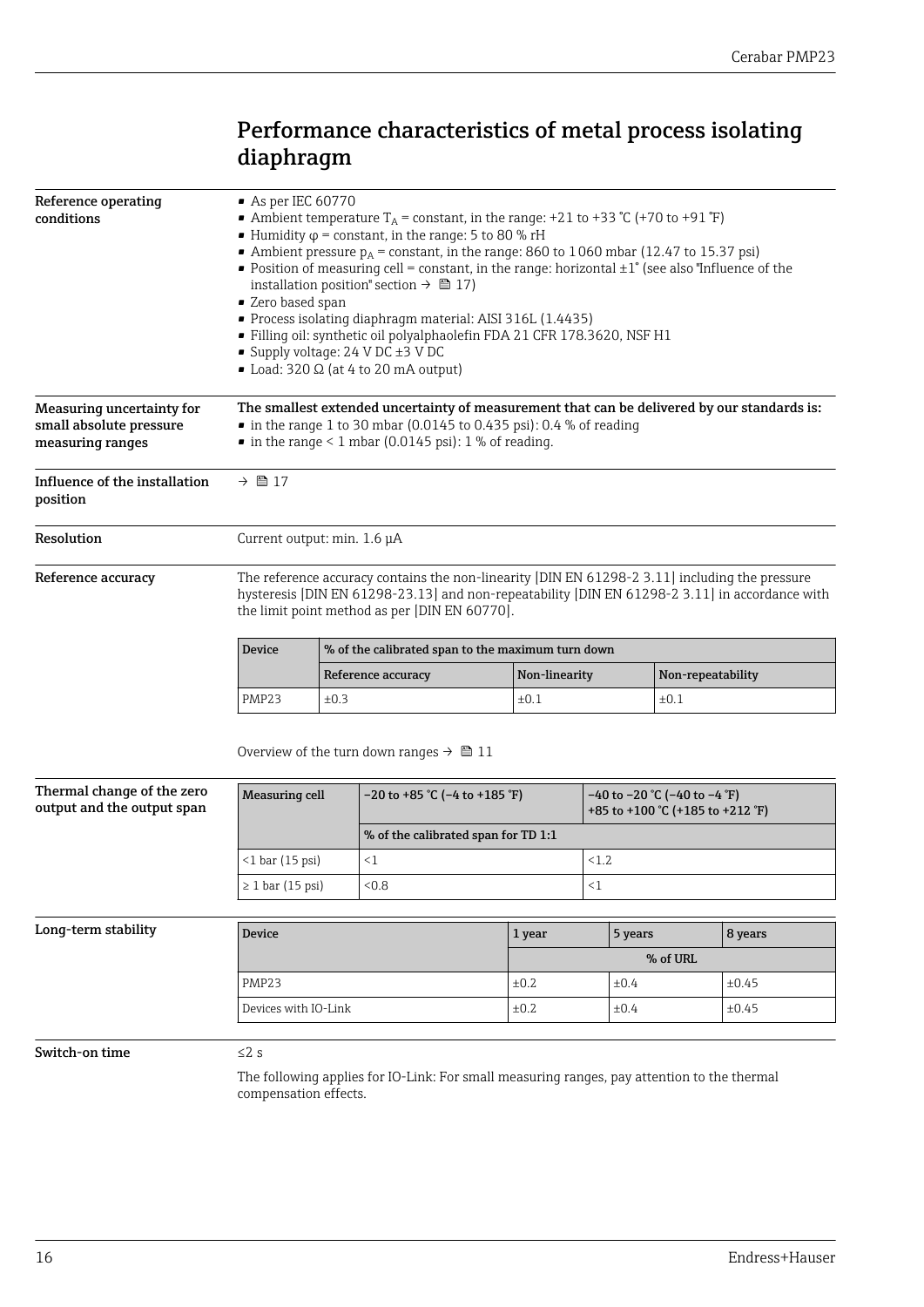<span id="page-16-0"></span>

| Installation conditions                   | • Moisture must not penetrate the housing when mounting the device, establishing the electrical<br>connection and during operation.<br>• Point the cable and connector downwards where possible to prevent moisture from entering (e.g.<br>rain or condensation water). |  |  |  |  |
|-------------------------------------------|-------------------------------------------------------------------------------------------------------------------------------------------------------------------------------------------------------------------------------------------------------------------------|--|--|--|--|
| Influence of the installation<br>position | Any orientation is possible. However, the orientation may cause a zero point shift i.e. the measured<br>value does not show zero when the vessel is empty or partially full.                                                                                            |  |  |  |  |
|                                           |                                                                                                                                                                                                                                                                         |  |  |  |  |

### Installation

| <b>Type</b> | Process isolating diaphragm<br>axis is horizontal (A) | Process isolating diaphragm<br>pointing upwards (B) | Process isolating diaphragm<br>pointing downwards (C) |
|-------------|-------------------------------------------------------|-----------------------------------------------------|-------------------------------------------------------|
|             | PMP23   Calibration position, no effect               | Up to $+4$ mbar $(+0.058$ psi)                      | Up to $-4$ mbar $(-0.058 \text{ psi})$                |

#### Mounting location Pressure measurement

*Pressure measurement in gases*

Mount the device with shutoff device above the tapping point so that any condensate can flow into the process.



*1 Device*

*2 Shutoff device*

*Pressure measurement in vapors*

For pressure measurement in vapors, use a siphon. The siphon reduces the temperature to almost ambient temperature. Mount the device with a shutoff device at the same height as the tapping point.

Advantage:

only minor/negligible heat effects on the device.

Note the max. permitted ambient temperature of the transmitter!

A0024708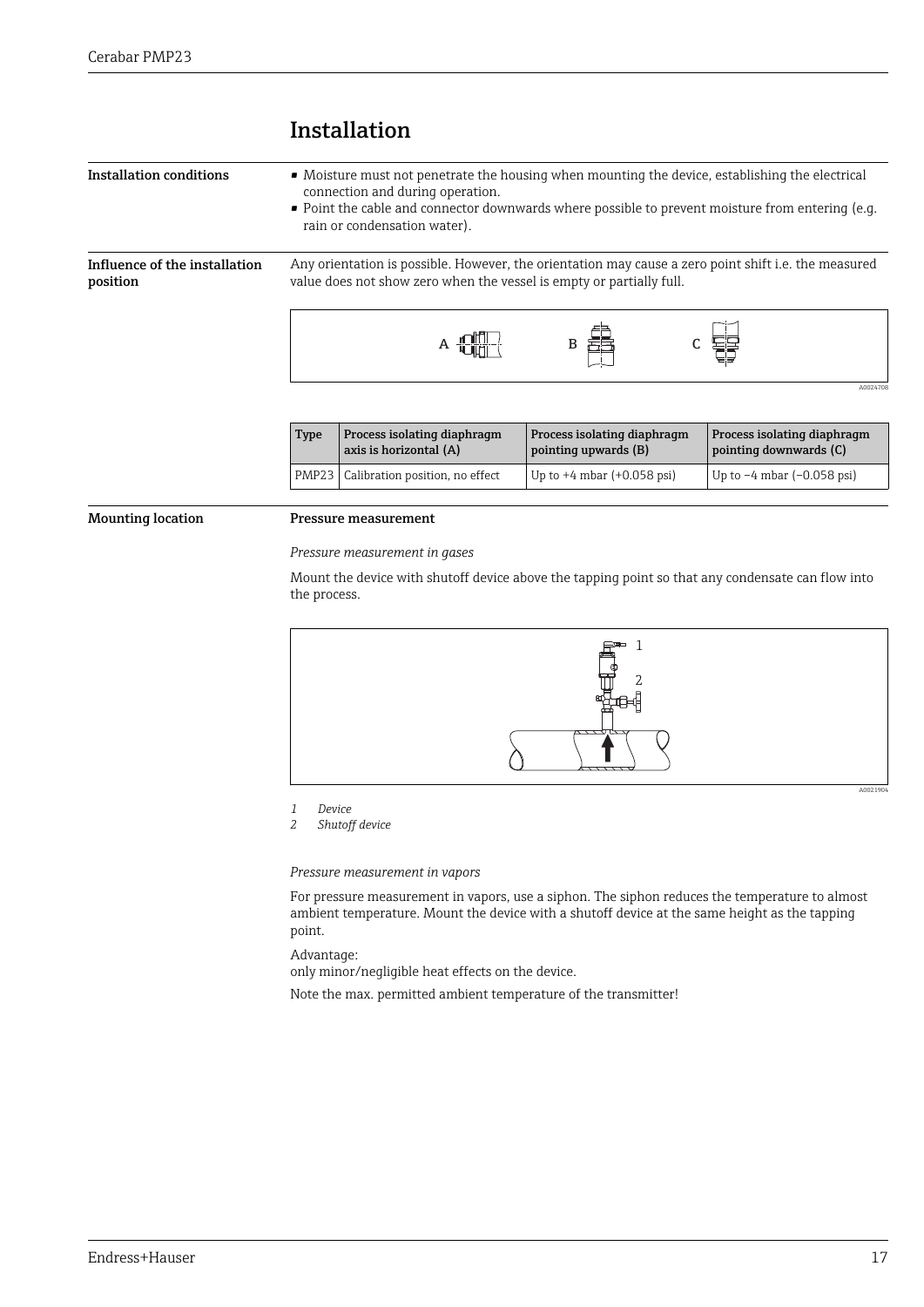

- *1 Device*
- *2 Shutoff device*
- *3 Siphon*

*Pressure measurement in liquids*

Mount the device with a shutoff device at the same height as the tapping point.



*1 Device*

*2 Shutoff device*

#### Level measurement

- Always install the device below the lowest measuring point.
- Do not install the device at the following positions:
	- In the filling curtain
	- In the tank outlet
	- in the suction area of a pump
	- Or at a point in the tank which could be affected by pressure pulses from the agitator.

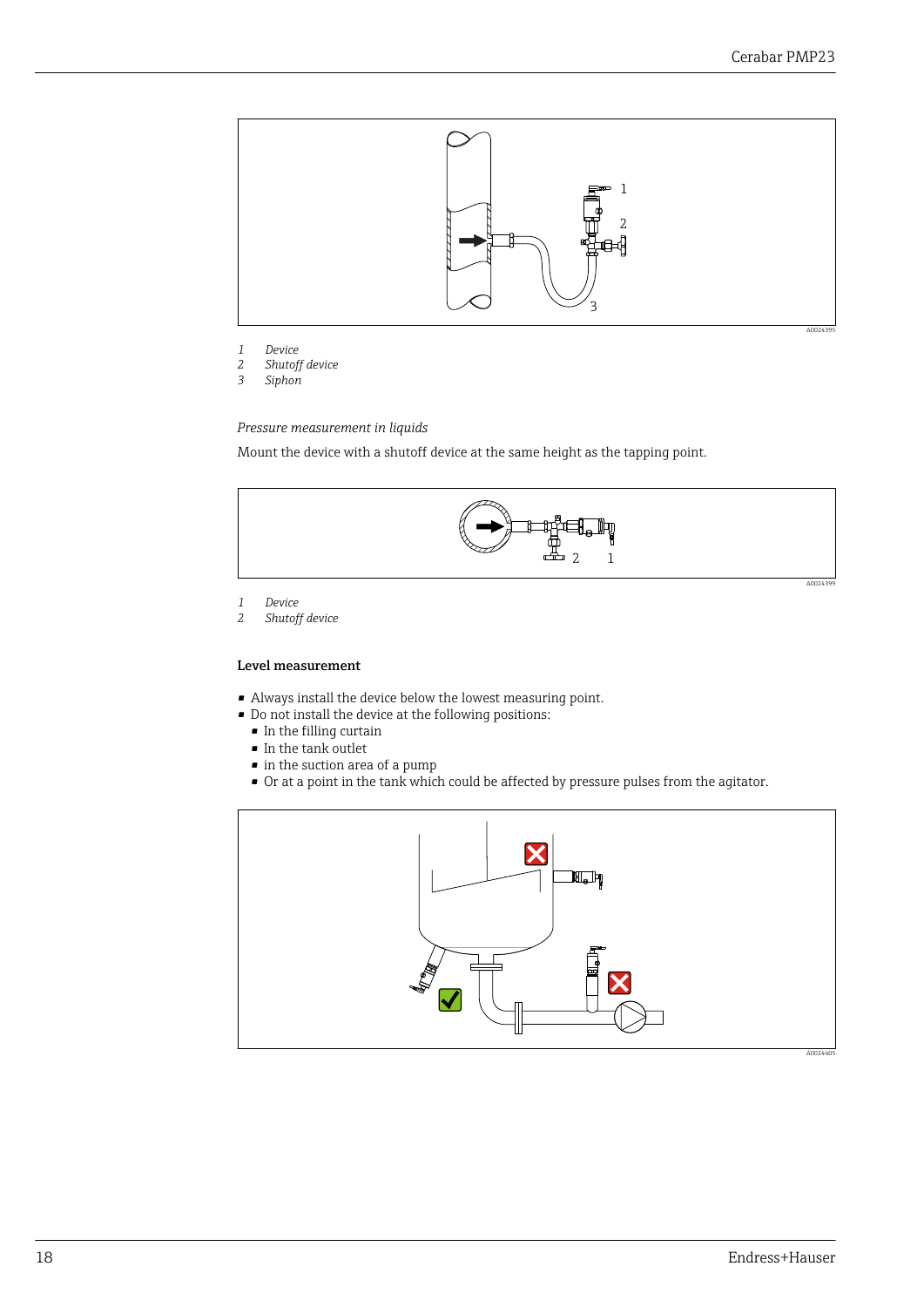### Environment

#### <span id="page-18-0"></span>Ambient temperature range

| Device             | Ambient temperature range <sup>1)</sup>                              |  |
|--------------------|----------------------------------------------------------------------|--|
| PMP <sub>23</sub>  | -40 to +85 °C (-40 to +185 °F)                                       |  |
| PMP23 with IO-Link | $-40$ to +70 °C (-40 to +158 °F)                                     |  |
| PMP <sub>23</sub>  | Devices for hazardous areas: $-40$ to $+70$ °C ( $-40$ to $+158$ °F) |  |

1) Exception: the following cable is designed for an ambient temperature range of –25 to +70 °C (–13 to +158 °F): Product Configurator order code for "Enclosed accessories" option "RZ".

**Storage temperature range**  $-40$  to  $+85$  °C ( $-40$  to  $+185$  °F)

| Climate class | Device            | Climate class | <b>Note</b>                                                                                                                                            |
|---------------|-------------------|---------------|--------------------------------------------------------------------------------------------------------------------------------------------------------|
|               | PMP <sub>23</sub> | Class 4K4H    | Air temperature: −20 to +55 °C (−4 to +131 °F),<br>relative humidity: 4 to 100 %<br>satisfied according to DIN EN 60721-3-4 (condensation is possible) |

| Degree of protection | <b>Device</b>     | Connection                  | Degree of protection                            | Option $1$ |
|----------------------|-------------------|-----------------------------|-------------------------------------------------|------------|
|                      | PMP23             | Cable $5 \text{ m}$ (16 ft) | IP66/68 <sup>2)</sup> NEMA type 4X/6P enclosure | А          |
|                      | PMP <sub>23</sub> | Cable 10 m (33 ft)          | IP66/68 <sup>2)</sup> NEMA type 4X/6P enclosure | B          |
|                      | PMP <sub>23</sub> | Cable25 m (82 ft)           | IP66/68 <sup>2)</sup> NEMA type 4X/6P enclosure | C          |
|                      | PMP <sub>23</sub> | M12 plug                    | IP65/67 NEMA type 4X enclosure                  | M          |
|                      | PMP <sub>23</sub> | M12 plug made of metal      | IP66/69 <sup>3)</sup> NEMA type $4X$ enclosure  | N          |
|                      | PMP <sub>23</sub> | Valve plug ISO4400 M16      | IP65 NEMA type 4X enclosure                     | U          |
|                      | PMP23             | Valve plug ISO4400 NPT 1/2  | IP65 NEMA type 4X enclosure                     | V          |

1) Product Configurator order code for "Electrical connection"

2) IP 68 (1.83m H2O for 24 h)<br>3) Designation of the IP protect 3) Designation of the IP protection class according to DIN EN 60529. Previous designation "IP69K" according to DIN 40050 Part 9 is no longer valid (standard withdrawn on November 1, 2012). The tests required by both standards are identical.

| Vibration resistance             | <b>Test standard</b>                                                                                                                                                                                                                                                                                                                                                                                                         | <b>Vibration resistance</b>                        |  |  |
|----------------------------------|------------------------------------------------------------------------------------------------------------------------------------------------------------------------------------------------------------------------------------------------------------------------------------------------------------------------------------------------------------------------------------------------------------------------------|----------------------------------------------------|--|--|
|                                  | IEC 60068-2-64:2008                                                                                                                                                                                                                                                                                                                                                                                                          | Guaranteed for 5 to 2000Hz: 0.05q <sup>2</sup> /Hz |  |  |
|                                  |                                                                                                                                                                                                                                                                                                                                                                                                                              |                                                    |  |  |
| Electromagnetic<br>compatibility | • Interference emission as per EN 61326-1 equipment B<br>• Interference immunity as per EN 61326-1 (industrial environment)<br>Devices with IO-Link: For intended use, the switch output can switch to the communication mode<br>for 0.2 s in the event of transient faults (only for devices with IO-Link).<br>• NAMUR recommendation EMC (NE21) (not for devices with IO-Link)<br>• Maximum deviation: $1.5\%$ with TD 1:1 |                                                    |  |  |

For more details please refer to the Declaration of Conformity (devices without IO-Link).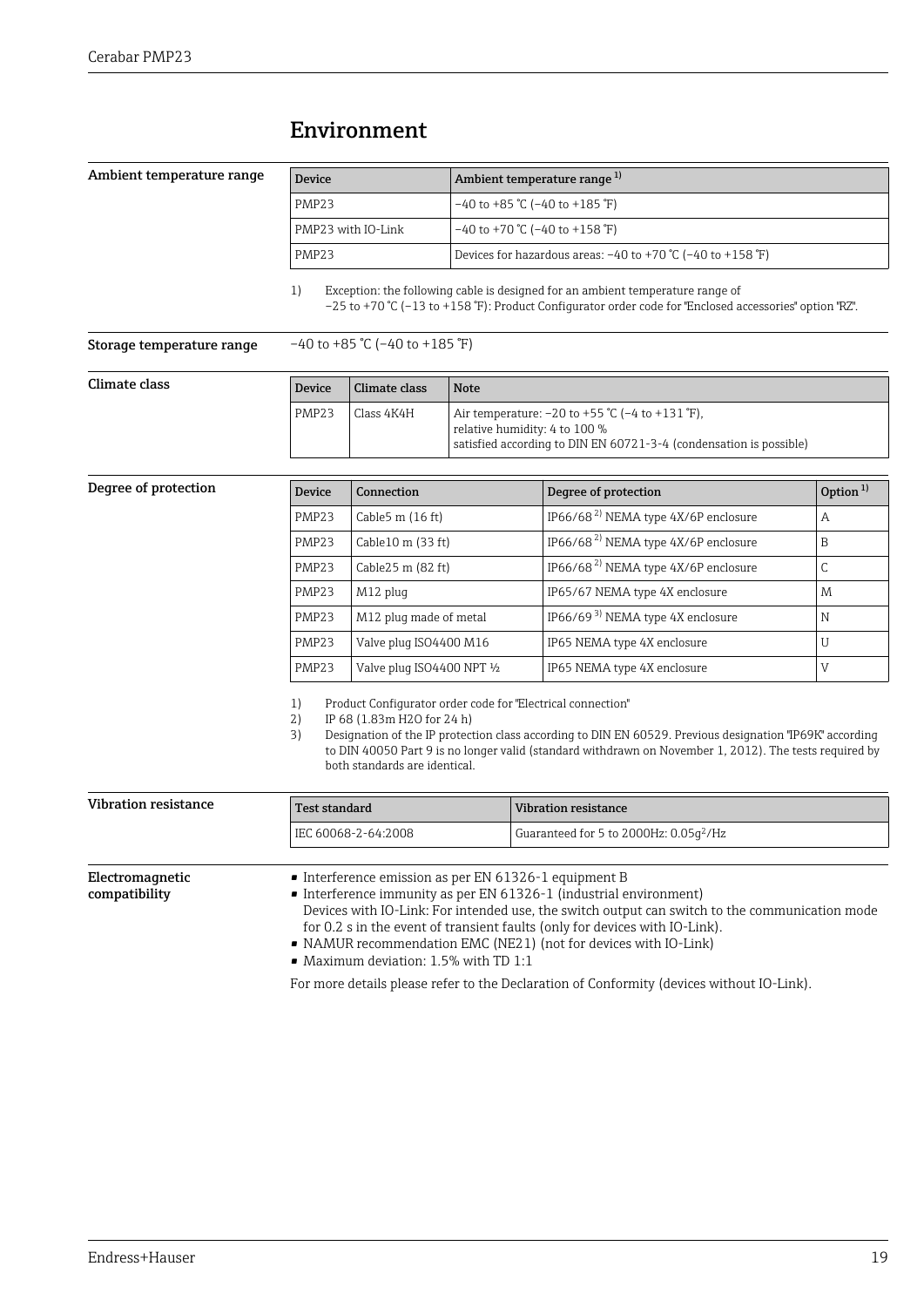## Process

<span id="page-19-0"></span>

| Process temperature range<br>for devices with metallic                                                                                                                                                                                                               | <b>Device</b>                                                                                                 | Process temperature range                                                                                                                                                                                                                                                                                                                                                                                                                                                                                                                                                                                                                                                                                                                                                                                                                                                                                                                                                                                                                                                                                            |  |  |  |
|----------------------------------------------------------------------------------------------------------------------------------------------------------------------------------------------------------------------------------------------------------------------|---------------------------------------------------------------------------------------------------------------|----------------------------------------------------------------------------------------------------------------------------------------------------------------------------------------------------------------------------------------------------------------------------------------------------------------------------------------------------------------------------------------------------------------------------------------------------------------------------------------------------------------------------------------------------------------------------------------------------------------------------------------------------------------------------------------------------------------------------------------------------------------------------------------------------------------------------------------------------------------------------------------------------------------------------------------------------------------------------------------------------------------------------------------------------------------------------------------------------------------------|--|--|--|
| process isolating diaphragm                                                                                                                                                                                                                                          | PMP23                                                                                                         | $-10$ to $+100$ °C ( $+14$ to $+212$ °F)                                                                                                                                                                                                                                                                                                                                                                                                                                                                                                                                                                                                                                                                                                                                                                                                                                                                                                                                                                                                                                                                             |  |  |  |
|                                                                                                                                                                                                                                                                      | PMP <sub>23</sub><br>Sterilization in place (SIP)                                                             | At +135°C (+275°F) for a maximum of one hour (device in operation but not within<br>measuring specification)                                                                                                                                                                                                                                                                                                                                                                                                                                                                                                                                                                                                                                                                                                                                                                                                                                                                                                                                                                                                         |  |  |  |
|                                                                                                                                                                                                                                                                      | Applications with changes in temperature                                                                      | Frequent extreme changes in temperatures can temporarily cause measuring errors. Internal                                                                                                                                                                                                                                                                                                                                                                                                                                                                                                                                                                                                                                                                                                                                                                                                                                                                                                                                                                                                                            |  |  |  |
|                                                                                                                                                                                                                                                                      | temperature compensation is faster the smaller the change in temperature and the longer the time<br>interval. |                                                                                                                                                                                                                                                                                                                                                                                                                                                                                                                                                                                                                                                                                                                                                                                                                                                                                                                                                                                                                                                                                                                      |  |  |  |
|                                                                                                                                                                                                                                                                      |                                                                                                               | For further information please contact your local Endress+Hauser Sales Center.                                                                                                                                                                                                                                                                                                                                                                                                                                                                                                                                                                                                                                                                                                                                                                                                                                                                                                                                                                                                                                       |  |  |  |
| <b>Pressure specifications</b><br>A WARNING<br>The maximum pressure for the measuring device depends on the lowest-rated element with<br>regard to pressure.<br>section.<br>corresponds to the MWP (maximum working pressure) of the measuring device.<br>OPL value. |                                                                                                               | ► For pressure specifications, see the "Measuring range" section and the "Mechanical construction"<br>The Pressure Equipment Directive (2014/68/EU) uses the abbreviation "PS". The abbreviation "PS"<br>MWP (maximum working pressure): The MWP (maximum working pressure) is specified on the<br>nameplate. This value is based on a reference temperature of +20 ℃ (+68 °F) and may be applied<br>to the device for an unlimited period of time. Observe the temperature dependency of the MWP.<br>OPL (over pressure limit): The test pressure corresponds to the over pressure limit of the sensor<br>and may only be applied temporarily to ensure that the measurement is within the specifications<br>and no permanent damage develops. In the case of sensor range and process connections where<br>the over pressure limit (OPL) of the process connection is smaller than the nominal value of the<br>sensor, the device is set at the factory, at the very maximum, to the OPL value of the process<br>connection. If you want to use the entire sensor range, select a process connection with a higher |  |  |  |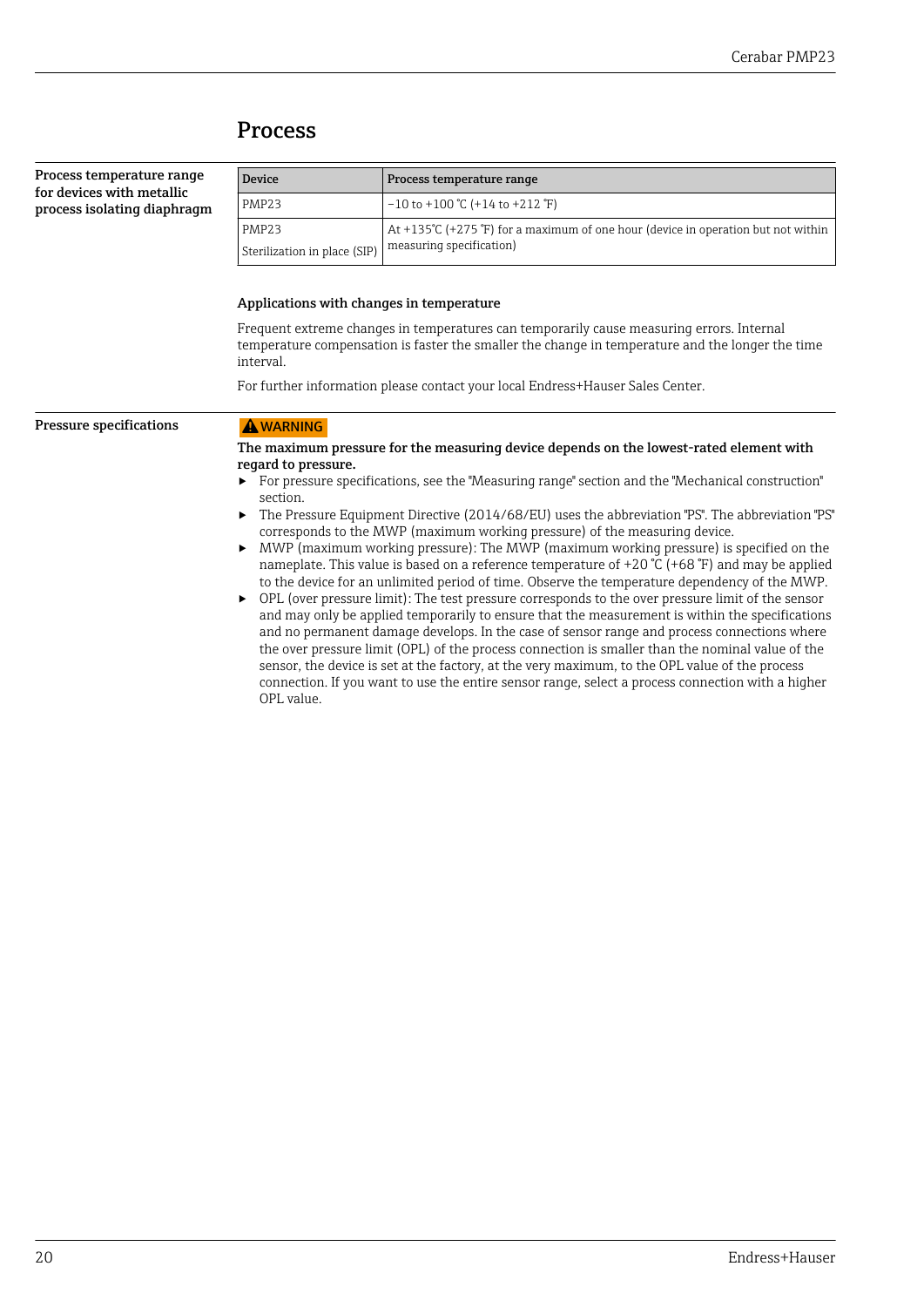### Mechanical construction



For the dimensions, see the Product Configurator: www.endress.com

Search for product  $\rightarrow$  click "Configuration" to the right of the product image  $\rightarrow$  after configuration click "CAD"

The following dimensions are rounded values. For this reason, they may deviate slightly from the dimensions given on www.endress.com.

#### <span id="page-20-0"></span>Design, dimensions Device height

### The device height is calculated from

- the height of the electrical connection
- the height of the housing and
- the height of the individual process connection.

The individual heights of the components are listed in the following sections. To calculate the device height simply add up the individual heights of the components. Where applicable also take into consideration the installation distance (space that is used to install the device). You can use the following table for this purpose:

| Section                   | Page             | Height | Example  |
|---------------------------|------------------|--------|----------|
| Electrical connection     | $\rightarrow$ 21 | (A)    |          |
| Housing height            | $\rightarrow$ 22 | (B)    | W        |
| Process connection height | $\rightarrow$ 23 | (C)    | A        |
| Installation distance     | -                | (D)    |          |
|                           |                  |        | ى).<br>B |
|                           |                  |        |          |
|                           |                  |        |          |
|                           |                  |        |          |
|                           |                  |        | A0027268 |
|                           |                  |        |          |

#### Electrical connection



| Item | Designation                                                                 | Material                    | Weight kg (lbs) | Device         | Option $1$                                                                                                                 |
|------|-----------------------------------------------------------------------------|-----------------------------|-----------------|----------------|----------------------------------------------------------------------------------------------------------------------------|
| Α    | M12 plug IP65/67<br>(Additional dimensions $\rightarrow$ $\blacksquare$ 38) | Housing cap made of plastic | 0.012(0.03)     | PMP23          | M<br>Plug connector with cable<br>can be ordered as an accessory $\rightarrow \Box$ 38                                     |
| B    | M12 plug IP66/69                                                            | Housing cap made of metal   | 0.030(0.07)     | PMP23          | In the case of Ex ec type of protection,<br>the housing cap is made of metal.<br>Can be ordered separately via option "N". |
|      | M16 valve plug                                                              | Plastic PPSU                | 0.060(0.14)     | <b>PMP23 U</b> |                                                                                                                            |
|      | NPT $\frac{1}{2}$ valve plug                                                | Plastic PPSU                | 0.060(0.14)     | PMP23          | V                                                                                                                          |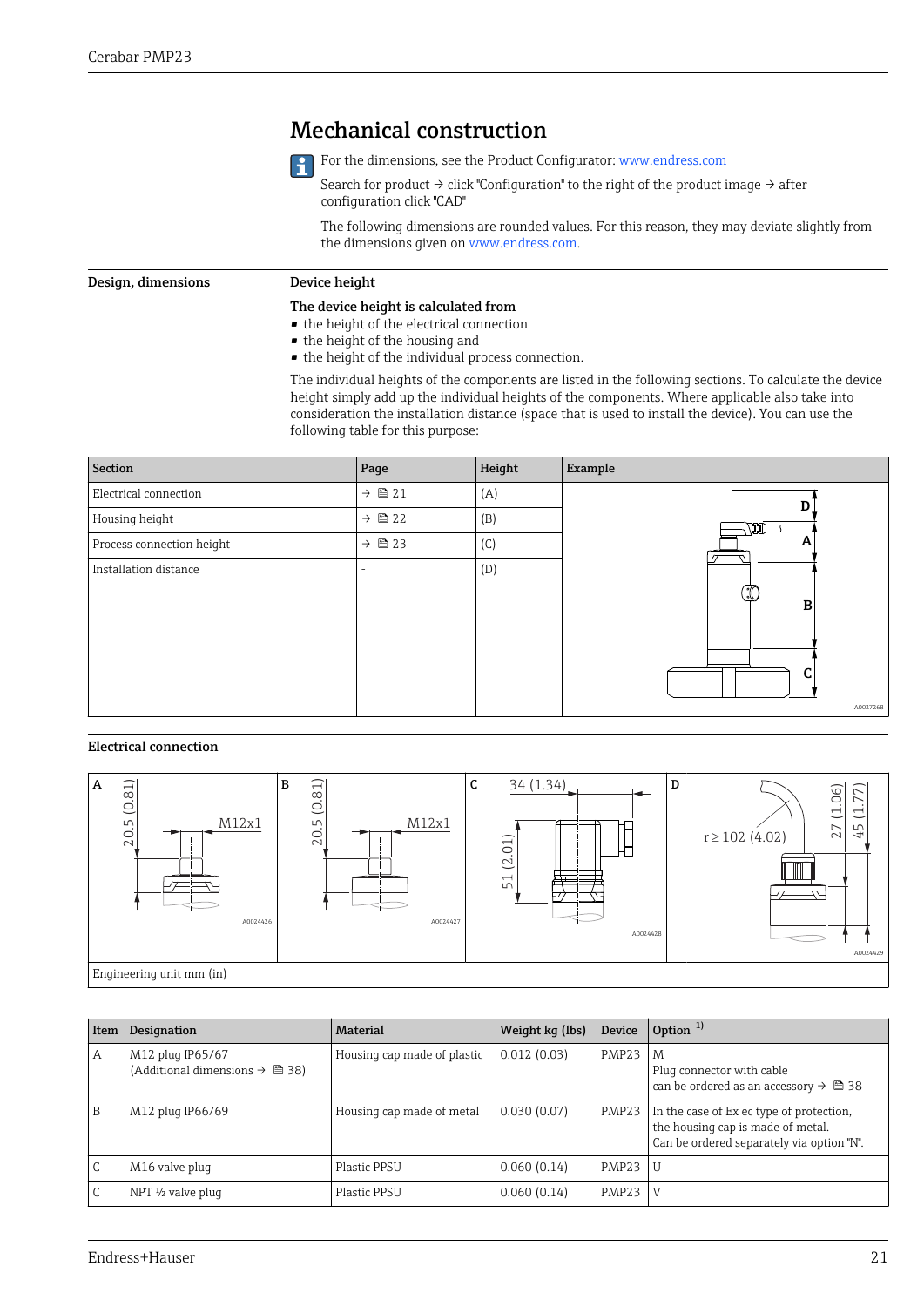<span id="page-21-0"></span>

| Item $ $ | Designation                  | Material     | Weight $kq$ (lbs) Device |              | $\sqrt{ }$ Option $\sqrt{ }$ |
|----------|------------------------------|--------------|--------------------------|--------------|------------------------------|
|          | Cable 5 m $(16 ft)$          | PUR (UL94V0) | 0.280(0.62)              | $PMP23$   A  |                              |
|          | Cable $10 \text{ m}$ (33 ft) | PUR (UL94V0) | 0.570(1.26)              | PMP23        | B                            |
|          | Cable $25 \text{ m}$ (82 ft) | PUR (UL94V0) | 1.400 (3.09)             | <b>PMP23</b> |                              |

1) Product Configurator, order code for "Electrical connection"

### Housing



| Device            | <b>Material</b>      | Weight kg (lbs) |
|-------------------|----------------------|-----------------|
| PMP <sub>23</sub> | Stainless steel 316L | 0.100(0.22)     |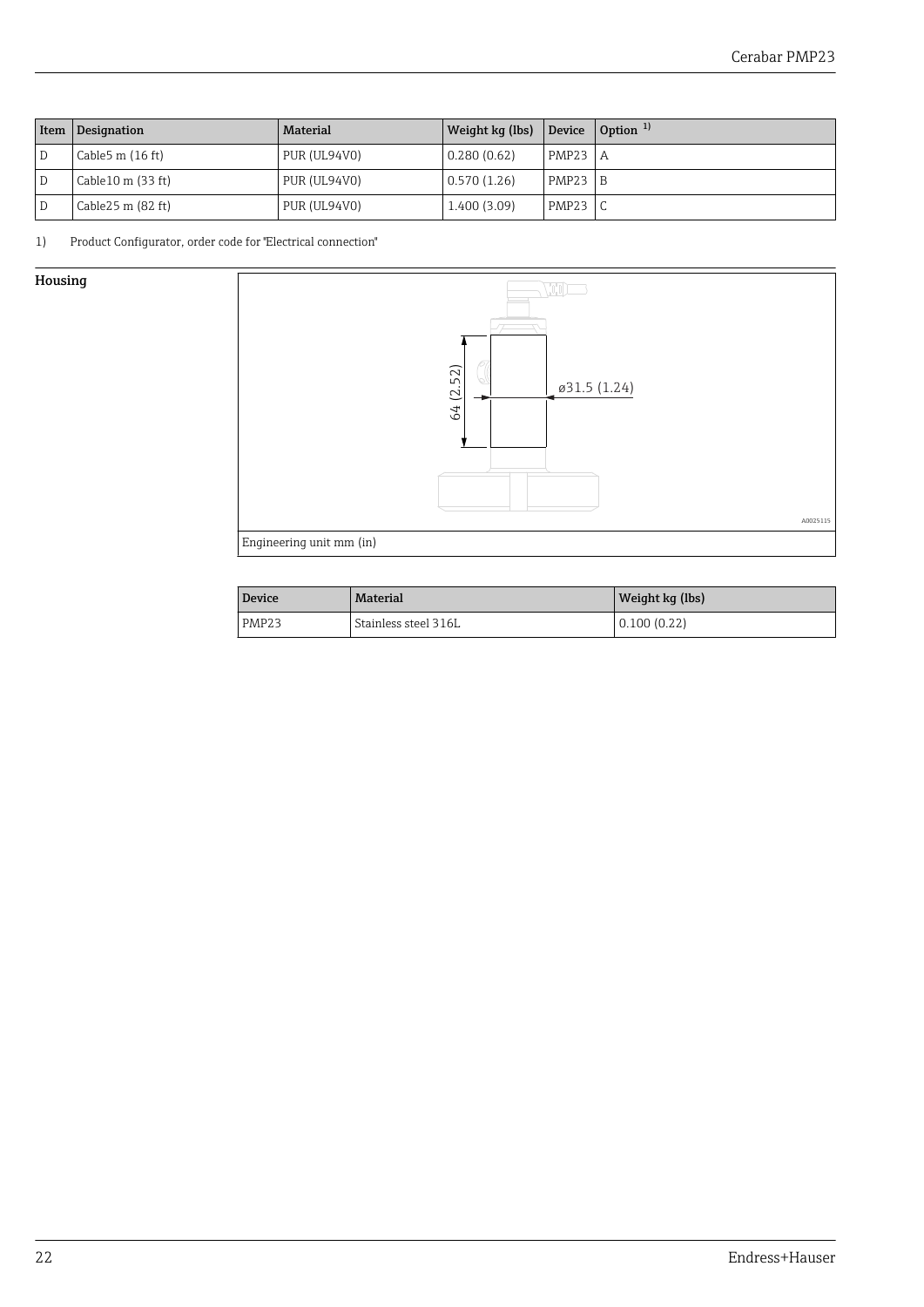#### <span id="page-22-0"></span>Process connections with flush mount, metal process isolating diaphragm Thread ISO 228 G





| Item | Description           | Seal                                                                               | Material | Weight      | Approval              | Option $1$ |
|------|-----------------------|------------------------------------------------------------------------------------|----------|-------------|-----------------------|------------|
|      |                       |                                                                                    |          | $kq$ (lbs)  |                       |            |
| А    | Thread ISO 228 G 1" A | Metal joint                                                                        | 316L     | 0.270(0.60) | <b>CRN</b>            | WQJ        |
| B    | Thread ISO 228 G 1" A | Seal established via O-ring.<br>VMQ O-ring is enclosed with QJ and QK accessories. | 316L     | 0.270(0.60) | EHEDG, $3A^{2}$ , CRN | <b>WSI</b> |

1) Product Configurator, order code for "Process connection"

2) EHEDG and 3A only in conjunction with weld-in adapter  $\rightarrow \blacksquare$  37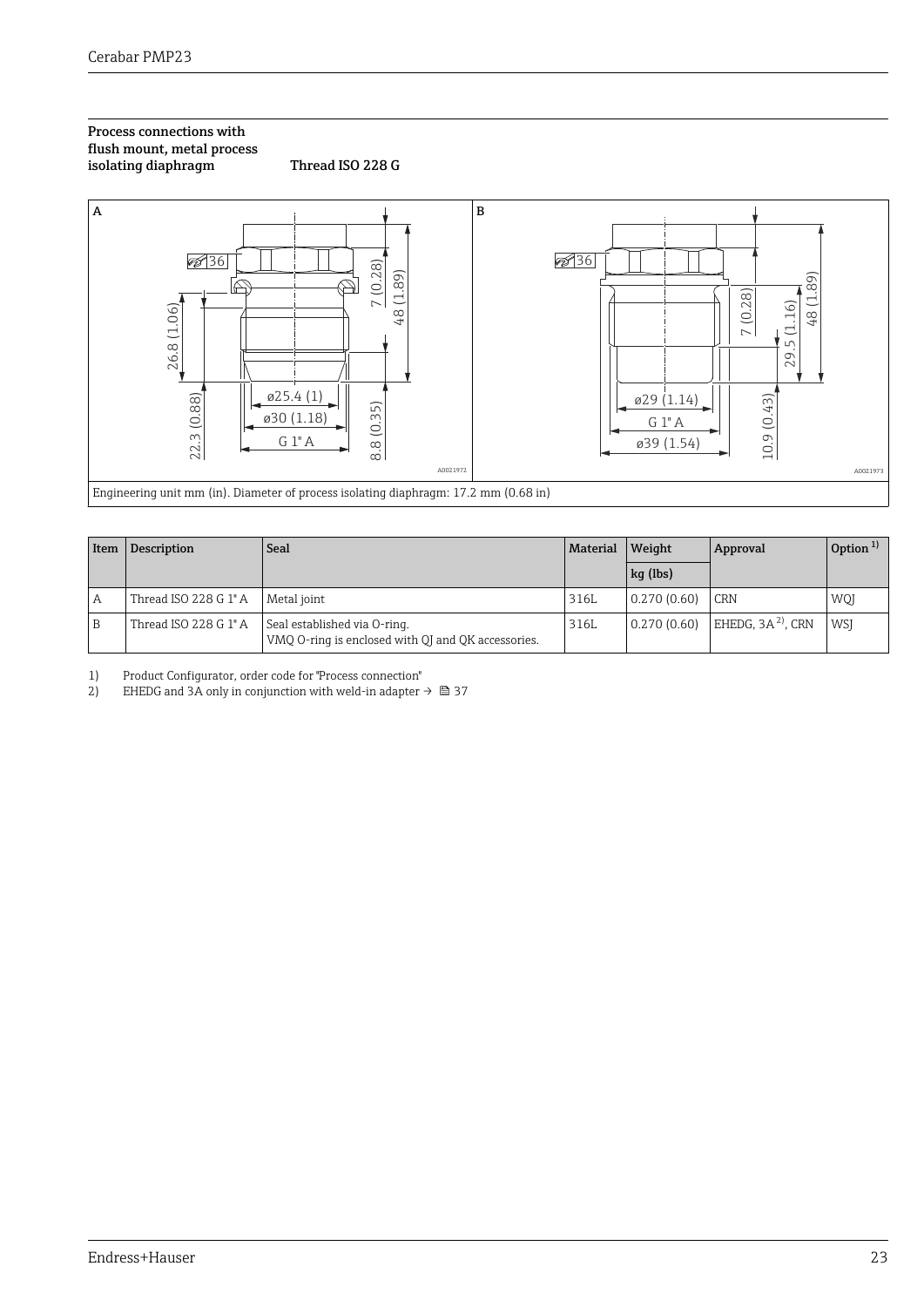#### Thread M24 x 1.5



| Designation          | Seal                         | <b>Material</b> | Weight      | Approval       | Option $1$       |
|----------------------|------------------------------|-----------------|-------------|----------------|------------------|
|                      |                              |                 | $kq$ (lbs)  |                |                  |
| $M24 \times 1.5^{2}$ | EPDM O-ring (2), pre-mounted | 316L            | 0.150(0.33) | EHEDG, 3A, CRN | X <sub>2</sub> I |
| $M24 \times 1.5^{2}$ | FKM O-ring (2), pre-mounted  | 316L            | 0.150(0.33) | EHEDG, 3A, CRN | X3I              |

1) Product Configurator, order code for "Process connection"

2) torque 65 Nm (48 lbf ft)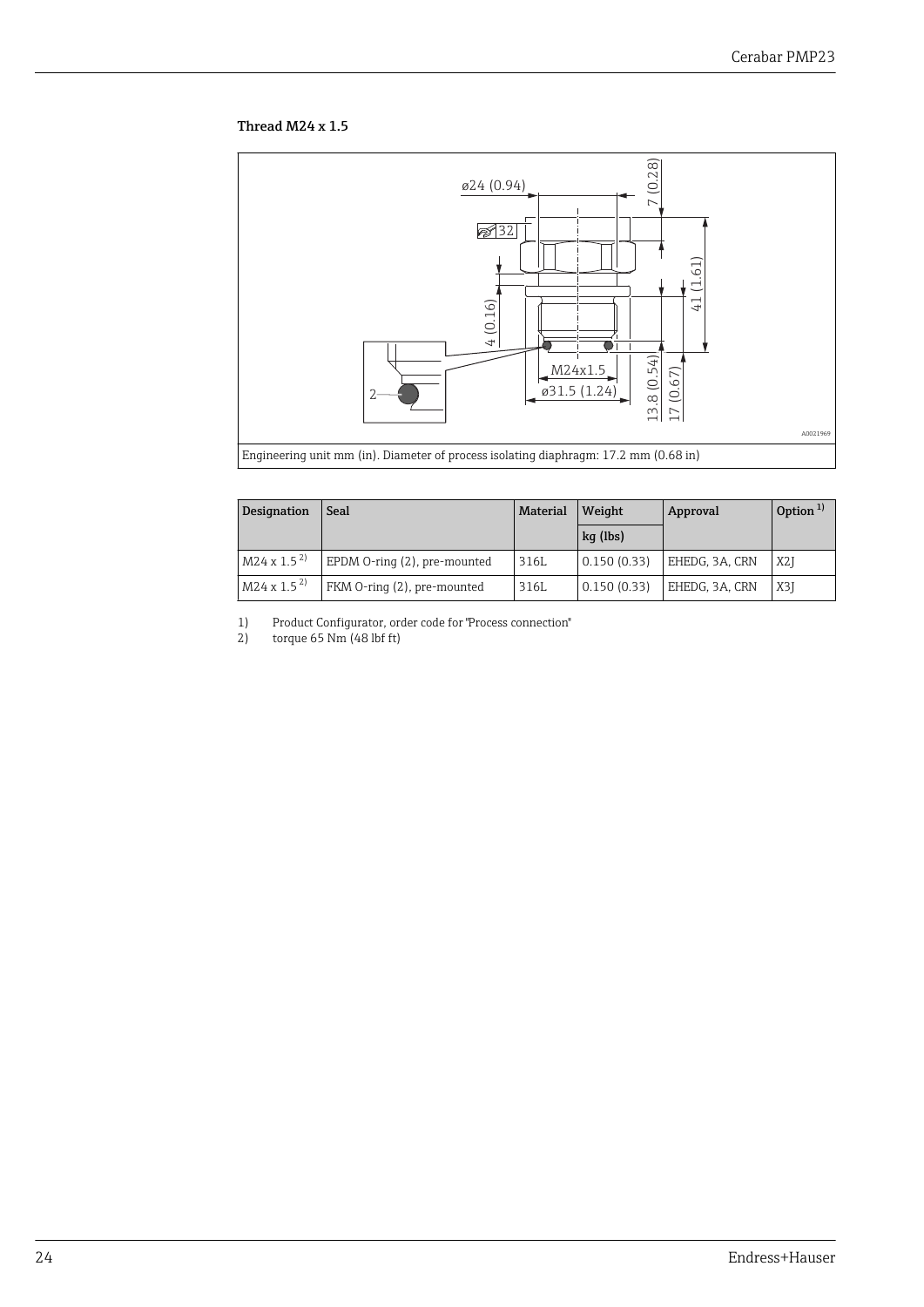#### Hygienic connections



| Position | Designation     | Nominal pressure | Material <sup>1)</sup> | Weight      | Approval       | Option <sup>2)</sup> |
|----------|-----------------|------------------|------------------------|-------------|----------------|----------------------|
|          |                 | <b>PN</b>        |                        | kg (lbs)    |                |                      |
| А        | DIN 11851 DN 25 | 40               | 316L                   | 0.360(0.79) | 3A, EHEDG, CRN | 1 <sub>G</sub>       |
| B        | DIN 11851 DN 40 | 40               | 316L                   | 0.520(1.15) | 3A, EHEDG, CRN | $1$ JJ               |
|          | DIN 11851 DN 50 | 25               | 316L                   | 0.760(1.68) | 3A, EHEDG, CRN | 1 <sub>D</sub>       |
| D        | SMS 1 1/2"      | 25               | 316L                   | 0.440(0.97) | 3A, CRN        | 4QJ                  |

1) Roughness of wetted surfaces Ra ≤0.76 μm (29.9 μin).<br>2) Product Configurator, order code for "Process connectio

2) Product Configurator, order code for "Process connection"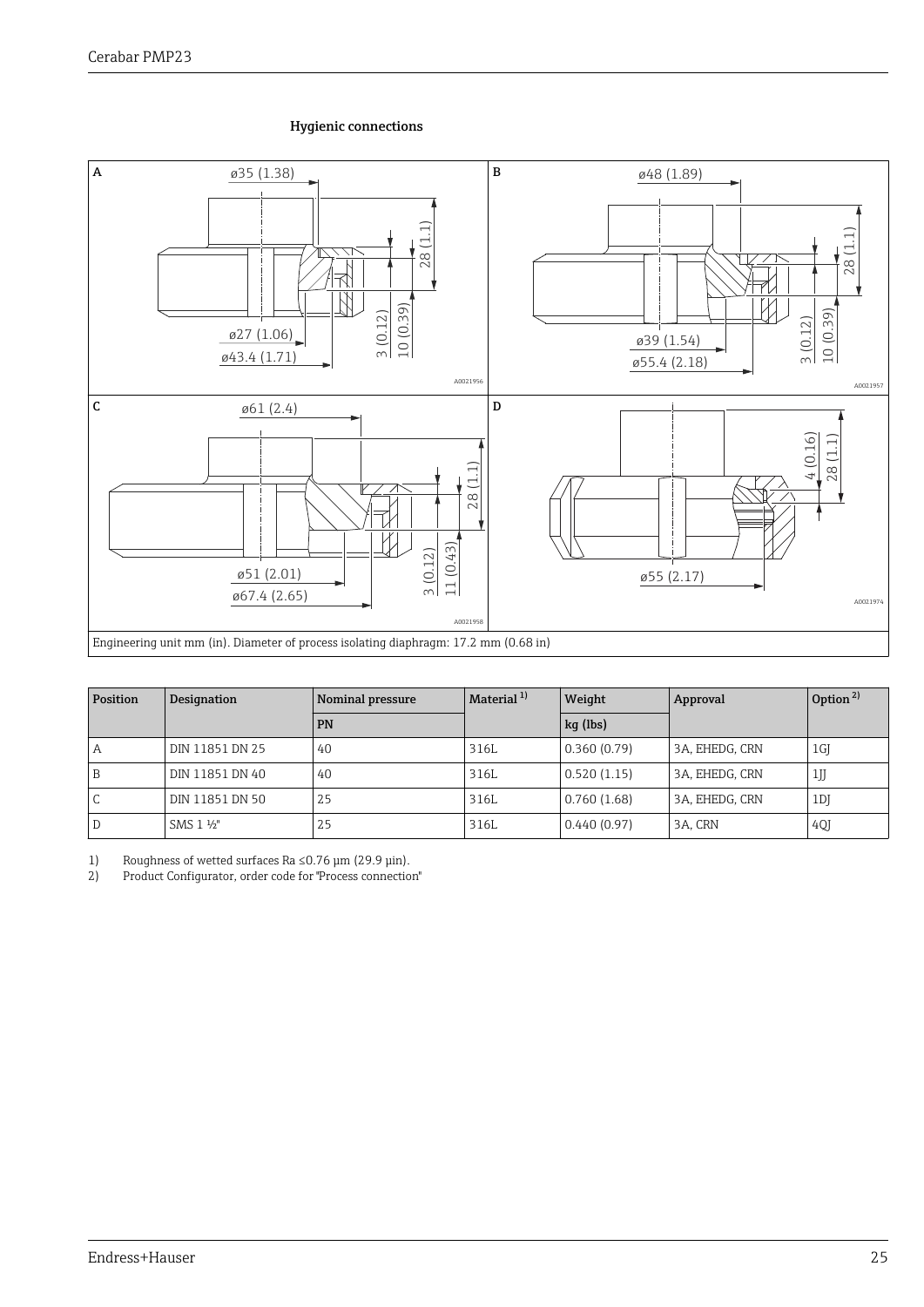#### Hygienic connections



| Item           | Designation                                                         | Approval       | Nominal pressure | Material <sup>1)</sup> | Weight      | Option <sup>2)</sup> |
|----------------|---------------------------------------------------------------------|----------------|------------------|------------------------|-------------|----------------------|
|                |                                                                     |                | <b>PN</b>        |                        | kg (lbs)    |                      |
| $\overline{A}$ | Clamp ISO 2852 DN22                                                 | 3A, EHEDG, CRN | 40               | 316L                   | 0.090(0.20) | 3AI                  |
| B              | Tri-Clamp ISO 2852 DN 25 - DN 38 (1" - 1 1/2"), DIN32676<br>DN25-38 | 3A, EHEDG, CRN | -40              | 316L                   | 0.160(0.35) | 3CI                  |
| $\mathsf{C}$   | Tri-Clamp ISO 2852 DN 40 - DN 51 (2"), DIN32676 DN50,<br>EHEDG, 3A  | 3A. EHEDG. CRN | 40               | 316L                   | 0.230(0.51) | 3EI                  |
| l D            | Varivent F pipe DN25-32                                             | 3A. EHEDG. CRN | 40               | 316L                   | 0.350(0.77) | 41                   |
| E              | Varivent N pipe DN40-162                                            | 3A, EHEDG, CRN | 40               | 316L                   | 0.630(1.39) | 421                  |

1) Roughness of wetted surfaces Ra ≤0.76 μm (29.9 μin).

2) Product Configurator, order code for "Process connection"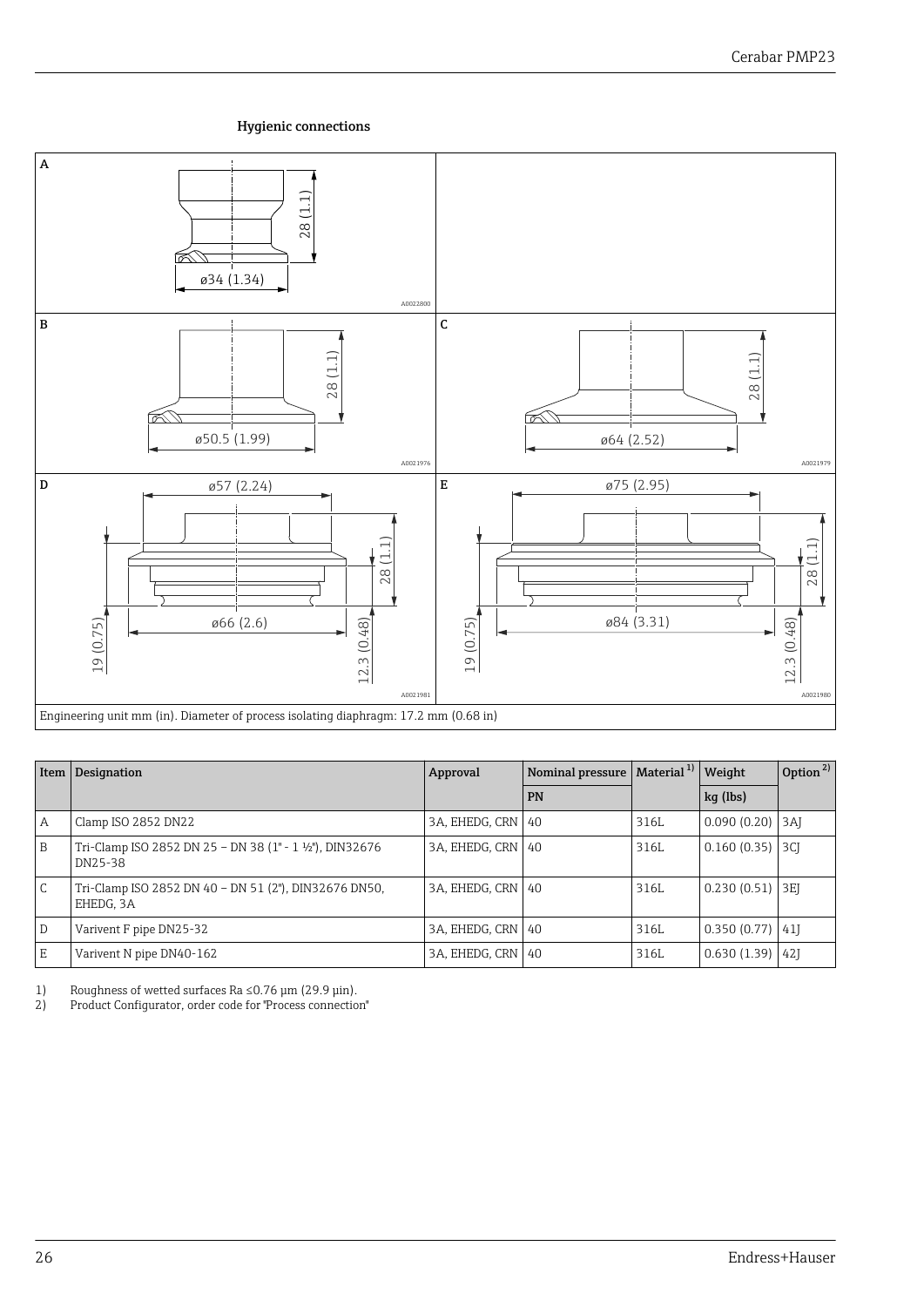#### Hygienic connections



EPDM form seal: FDA, USP Class VI; 5 pcs, order number: 71100719

EPDM and stainless steel profile seal: FDA, USP Class VI; 1 pc, order number: 71431380

| Material $1)$ | Designation                                                                                                       | Nominal pressure | Weight      | Approval <sup>2)</sup>                           | Option $3)$ |
|---------------|-------------------------------------------------------------------------------------------------------------------|------------------|-------------|--------------------------------------------------|-------------|
|               |                                                                                                                   | bar (psi)        | $kq$ (lb)   |                                                  |             |
| 316L          | Universal process adapter<br>Form seal made of<br>$\bullet$ EPDM (1) or<br>$\bullet$ EPDM and stainless steel (2) | 10(145)          | 0.730(1.61) | <b>CRN</b><br>For more, see Product Configurator | 52]         |

1) Roughness of wetted surface Ra ≤0.76 μm (29.9 μin).<br>2) CSA approval: Product Configurator, order code for "A

2) CSA approval: Product Configurator, order code for "Approval"

3) Product Configurator, order code for "Process connection"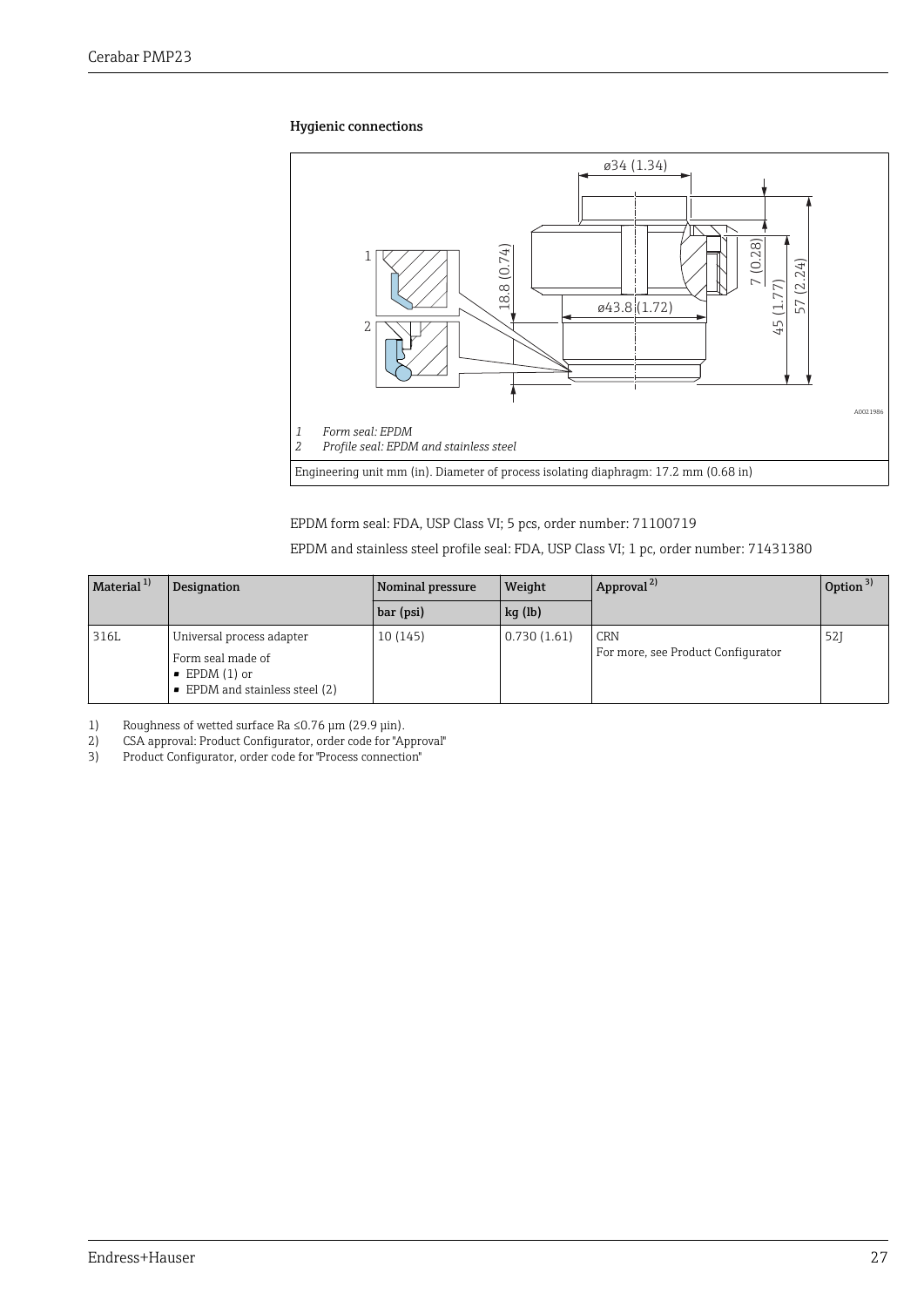<span id="page-27-0"></span>Materials in contact with process

#### **NOTICE**

‣ Device components in contact with the process are listed in the "Mechanical construction" and "Ordering information" sections.

#### TSE Certificate of Suitability

The following applies to all device components in contact with the process:

- They do not contain any materials derived from animals.
- No additives or operating materials derived from animals are used in production or processing.

#### Process connections

- Endress+Hauser supplies a threaded connection made of stainless steel in accordance with AISI 316L (DIN/ EN material number 1.4404 or 1.4435). With regard to their stability-temperature property, the materials 1.4404 and 1.4435 are grouped together under 13E0 in EN 1092-1: 2001 Tab. 18. The chemical composition of the two materials can be identical.
- "Clamp connections" and "Hygienic process connections": AISI 316L (DIN/EN material number 1.4435)

#### Process isolating diaphragm

| Description                       | <b>Material</b>                           |
|-----------------------------------|-------------------------------------------|
| Metal process isolating diaphragm | AISI 316L (DIN/EN material number 1.4435) |

#### Seals

See the specific process connection.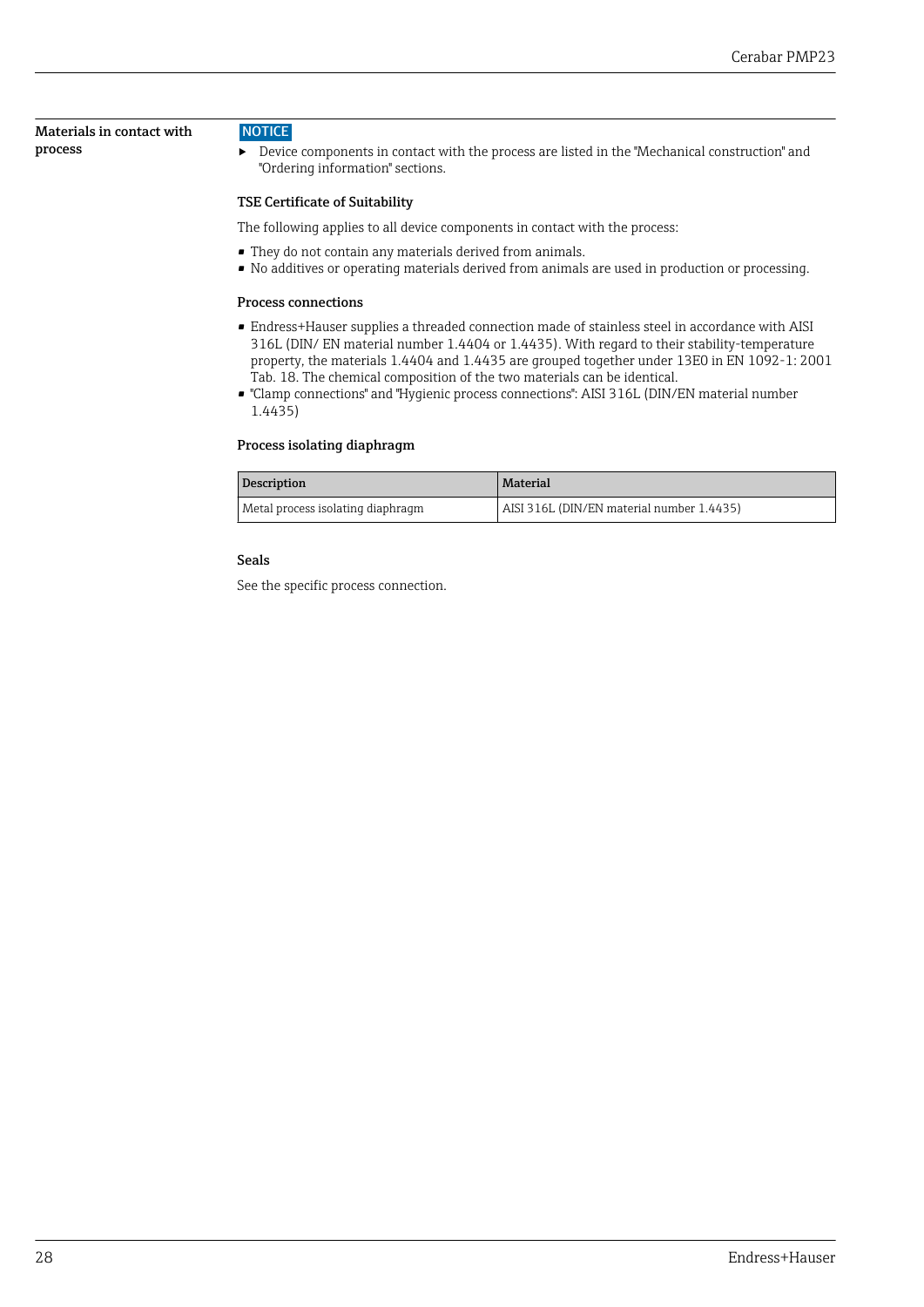#### <span id="page-28-0"></span>Materials not in contact with process Housing



| Item number | Component part                | <b>Material</b>                                                                                 |
|-------------|-------------------------------|-------------------------------------------------------------------------------------------------|
| 1           | Valve plug                    | $\bullet$ Seal: NBR<br>$\blacksquare$ Plug: PA<br>Screw: V2A                                    |
| 2           | Cable                         | • Pressure screw: PVDF<br>• Seal: TPE-V<br>$\bullet$ Cable: PUR (UL 94 V0)                      |
| 3           | Design element                | PBT/PC                                                                                          |
| 4           | Connection                    | <b>PPSU</b>                                                                                     |
| 5           | M12 plug                      | Plastic: PPSU                                                                                   |
| 6           | M12 plug                      | 316L (1.4404)<br>Metal housing cap can be ordered as an option.<br>For Ex ec: metal housing cap |
| 7           | Pressure compensation element | 316L (1.4404)                                                                                   |
| 8           | Housing                       | 316L (1.4404)                                                                                   |
| 9           | Nameplates                    | Lasered directly onto the housing                                                               |

### Filling oil

| Device | Filling oil                                               |  |
|--------|-----------------------------------------------------------|--|
| PMP23  | Synthetic oil polyalphaolefin FDA 21 CFR 178.3620, NSF H1 |  |

| Cleaning | <b>Device</b>     | <b>Description</b>                | Option |
|----------|-------------------|-----------------------------------|--------|
|          | PMP <sub>23</sub> | $\sim$<br>Cleaned from oil+grease | HA     |

1) Product Configurator, order code for "Service"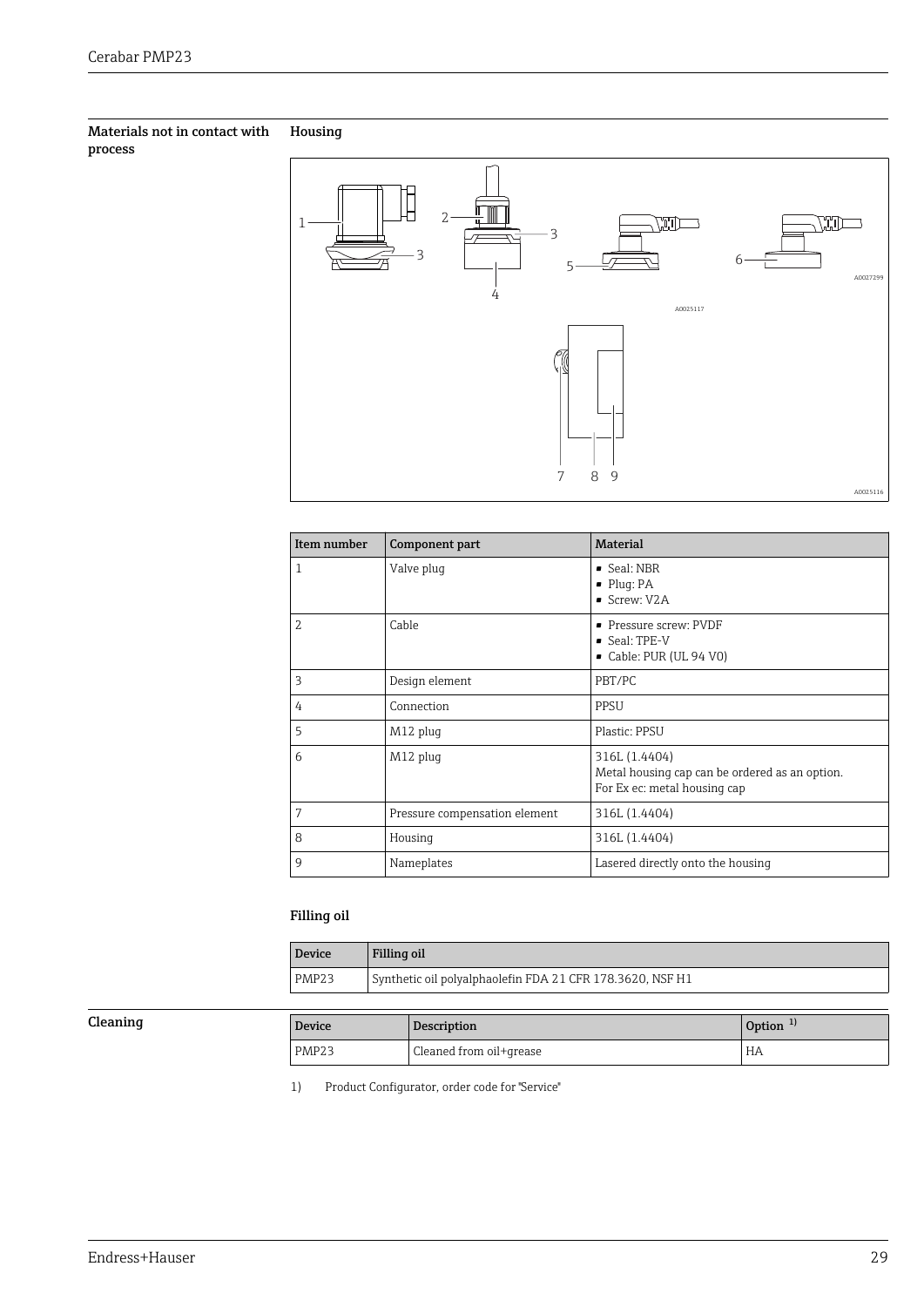## **Operability**

<span id="page-29-0"></span>

#### I) Operating concept for devices with IO-Link

*Operator-oriented menu structure for user-specific tasks*

*Quick and safe commissioning*

Guided menus for applications

*Reliable operation*

Operation in the following languages: Via IO-Link: English

*Efficient diagnostics increase measurement availability*

- Remedial measures
- Simulation options

#### IO-Link information

IO-Link is a point-to-point connection for communication between the measuring device and an IO-Link master. The measuring device features an IO-Link communication interface type 2 with a second IO function on pin 4. This requires an IO-Link-compatible assembly (IO-Link master) for operation. The IO-Link communication interface enables direct access to the process and diagnostic data. It also provides the option of configuring the measuring device while in operation.

Physical layer, the measuring device supports the following features:

- IO-Link specification: version 1.1
- IO-Link Smart Sensor Profile 2nd Edition (supports minimum scope of IdentClass)
- SIO mode: Yes
- Speed: COM2; 38.4 kBaud
- Minimum cycle time: 2.5 msec.
- Process data width: 32 bit
- IO-Link data storage: Yes
- Block configuration: Yes

#### IO-Link download

http://www.endress.com/download

- Select "Software" as the media type.
- Select "Device Driver" as the software type. Select IO-Link (IODD).
- In the "Text Search" field enter the device name.

#### https://ioddfinder.io-link.com/

Search by

- Manufacturer
- Article number
- Product type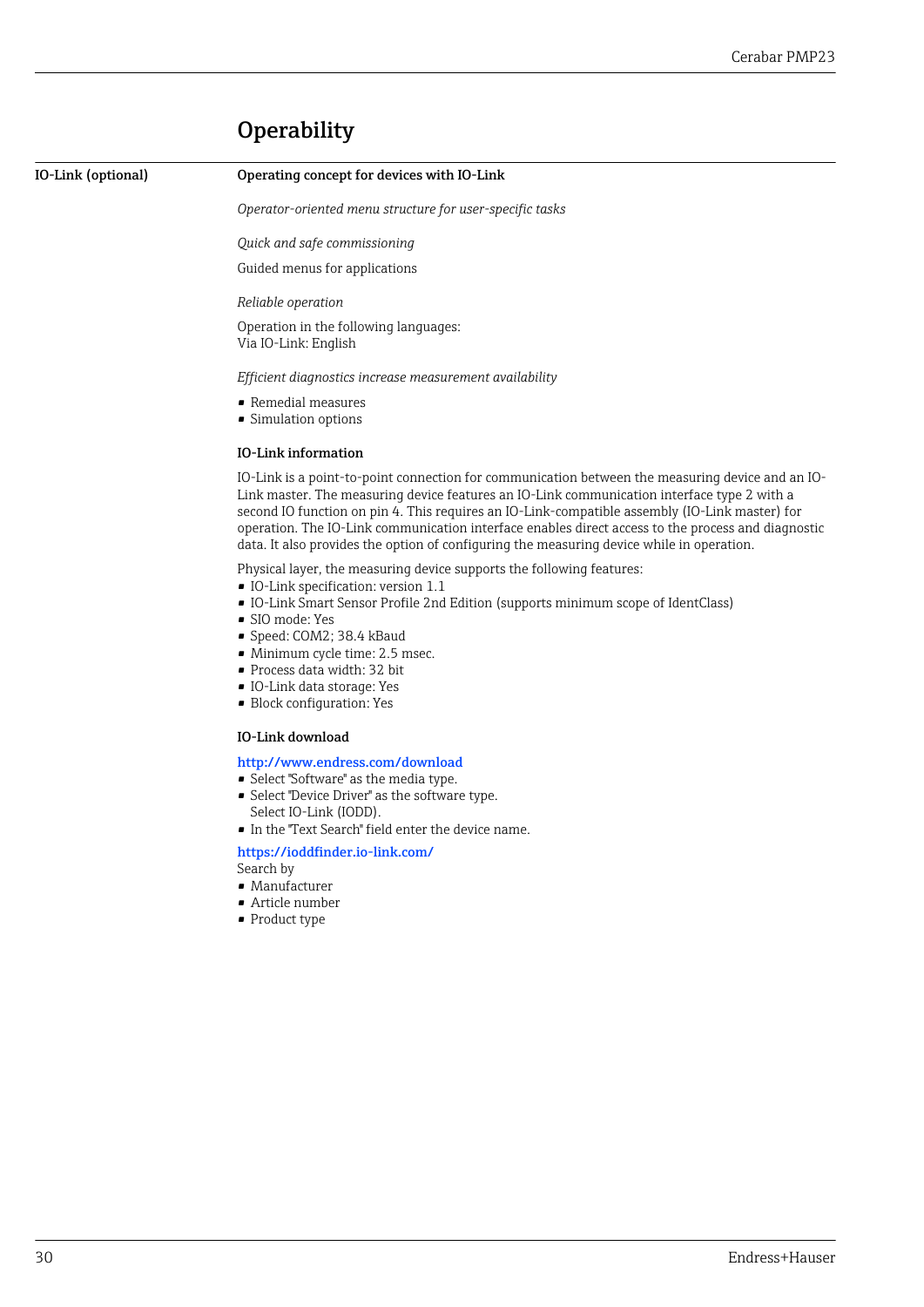<span id="page-30-0"></span>



Plug-on display PHX20 (optional)

Devices with valve plug can be fitted with the optional local display PHX20.

| Designation                 | Option $1$ |
|-----------------------------|------------|
| Plug-on display PHX20, IP65 | <b>RU</b>  |

1) Product Configurator, order code for "Accessories"

A 1-line liquid crystal display (LCD) is used. The local display shows measured values, fault messages and information messages. The device display can be turned in 90° steps. Depending on the orientation of the device, it is therefore easy to read the measured values.

#### Technical data

| Display:                  | 4-digit, red LED display                                                                             |  |  |
|---------------------------|------------------------------------------------------------------------------------------------------|--|--|
| Digit height:             | 7.62 mm; programmable decimal point setting                                                          |  |  |
| Display range:            | -19999999                                                                                            |  |  |
| Accuracy:                 | 0.2% of span $\pm 1$ digit                                                                           |  |  |
| Electrical connection:    | to transmitter with 4 to 20 mA output and elbow plug DIN 43 650, with<br>reverse polarity protection |  |  |
| Power supply for display: | not required, self-powered by the current loop                                                       |  |  |
| Voltage drop:             | $\leq$ 5 V (corresponds to load: max. 250 $\Omega$ )                                                 |  |  |
| Conversion rate:          | 3 measurements per second                                                                            |  |  |
| Damping:                  | 0.3 to 20 s (configurable)                                                                           |  |  |
| Data backup:              | non-volatile EEPROM                                                                                  |  |  |
| Error message:            | $\blacksquare$ HI: Overranging<br>$\blacksquare$ LO: Underranging                                    |  |  |
| Programming:              | via 2 buttons, menu-guided, scaling of display range, decimal point,<br>damping, error message       |  |  |
| Degree of protection:     | IP 65                                                                                                |  |  |
|                           |                                                                                                      |  |  |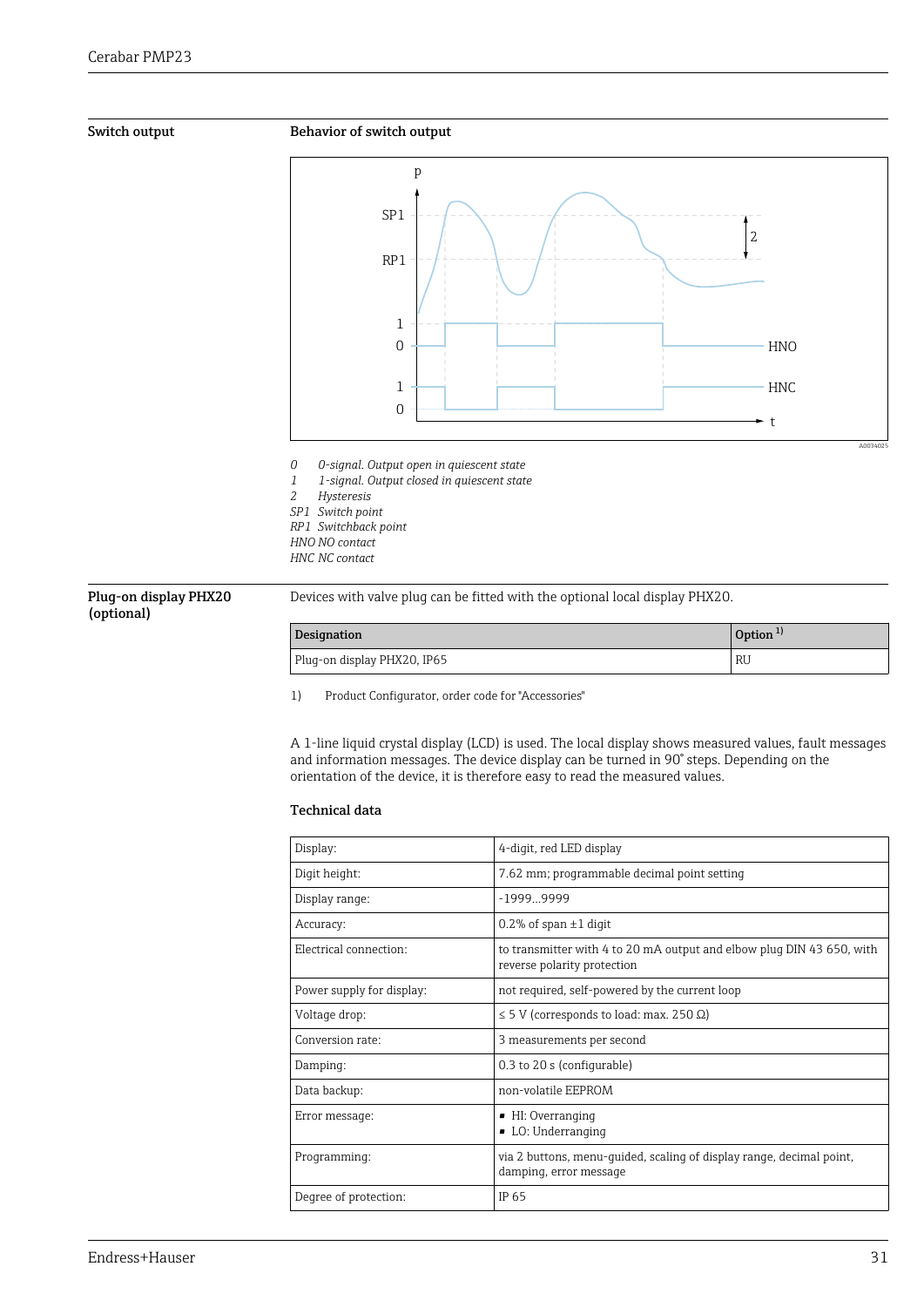<span id="page-31-0"></span>

| Effect of temperature on display:          | $0.1\% / 10K$                                                                   |  |
|--------------------------------------------|---------------------------------------------------------------------------------|--|
| Electromagnetic compatibility<br>$(EMC)$ : | Interference emission as per EN 50081, interference immunity as per EN<br>50082 |  |
| Permitted current load:                    | max. 60 mA                                                                      |  |
| Ambient temperature:                       | 0 to +60 $°C$ (+32 to +140 $°F$ )                                               |  |
| Housing material:                          | Plastic Pa6 GF30, blue<br>Front screen made of PMMA, red                        |  |
| Order number:                              | 52022914                                                                        |  |

Device Search (IO-Link) The Device Search parameter is used to uniquely identify the device during installation.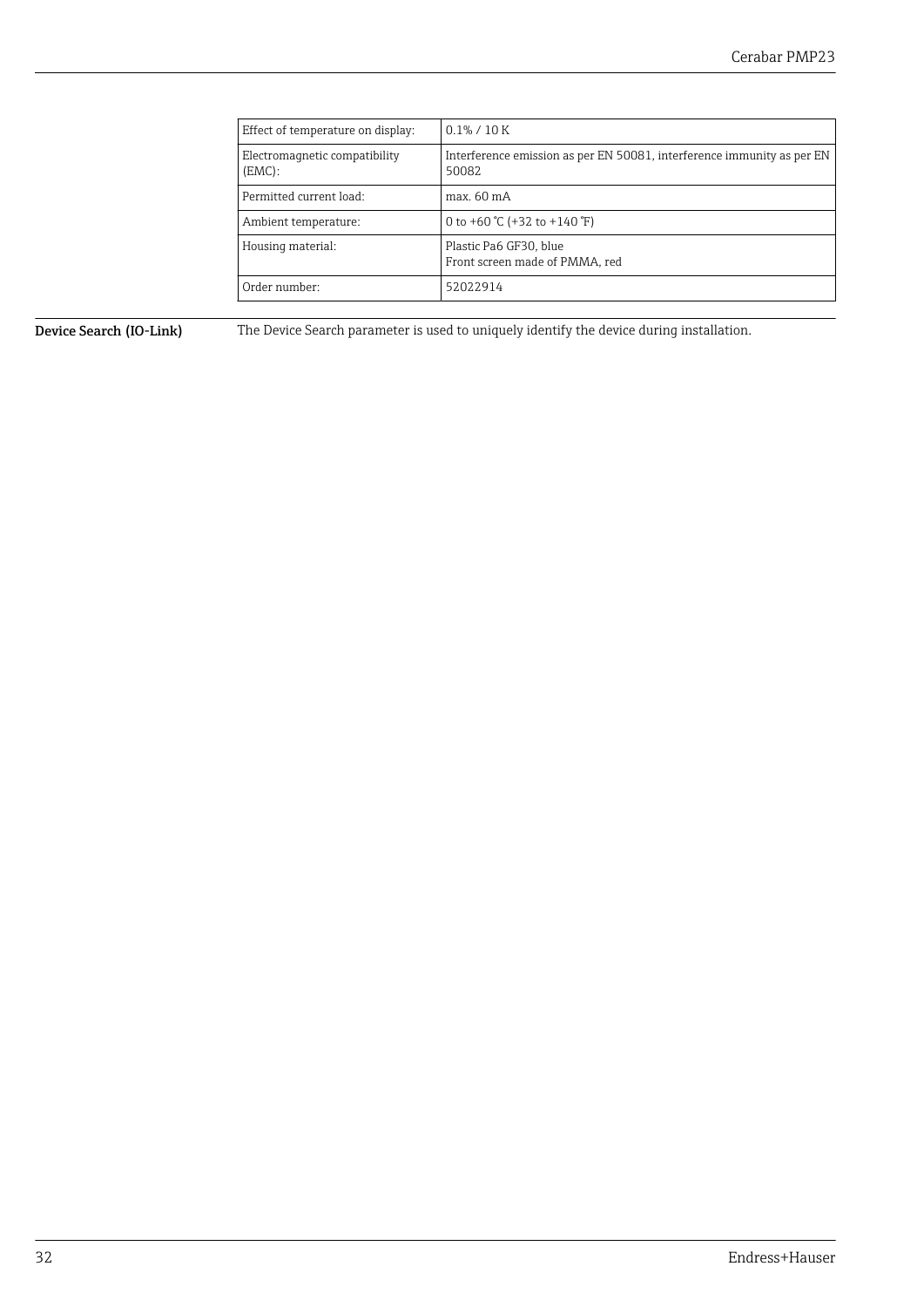## Certificates and approvals

<span id="page-32-0"></span>

|                                                                                                                                                                                                    | The measuring system complies with the substance restrictions of the Restriction on Hazardous<br>Substances Directive 2011/65/EU (RoHS 2).<br>The supplied product or measuring system meets the ACMA (Australian Communications and Media<br>Authority) requirements for network integrity, interoperability, performance characteristics as well |                                                                                                    |                                                                                                                                                                                                  |
|----------------------------------------------------------------------------------------------------------------------------------------------------------------------------------------------------|----------------------------------------------------------------------------------------------------------------------------------------------------------------------------------------------------------------------------------------------------------------------------------------------------------------------------------------------------|----------------------------------------------------------------------------------------------------|--------------------------------------------------------------------------------------------------------------------------------------------------------------------------------------------------|
|                                                                                                                                                                                                    |                                                                                                                                                                                                                                                                                                                                                    |                                                                                                    |                                                                                                                                                                                                  |
|                                                                                                                                                                                                    | compatibility are met. The products are labelled with the RCM- Tick marking on the name plate.                                                                                                                                                                                                                                                     | as health and safety requlations. Here, especially the requlatory arrangements for electromagnetic |                                                                                                                                                                                                  |
|                                                                                                                                                                                                    |                                                                                                                                                                                                                                                                                                                                                    |                                                                                                    | A0029563                                                                                                                                                                                         |
| The PMP21 and PMP23 devices meet the legal requirements of the applicable EAC directives. These<br>are listed in the corresponding EAC Declaration of Conformity along with the standards applied. |                                                                                                                                                                                                                                                                                                                                                    |                                                                                                    |                                                                                                                                                                                                  |
| CSA C/US General Purpose                                                                                                                                                                           |                                                                                                                                                                                                                                                                                                                                                    |                                                                                                    |                                                                                                                                                                                                  |
|                                                                                                                                                                                                    |                                                                                                                                                                                                                                                                                                                                                    |                                                                                                    |                                                                                                                                                                                                  |
| <b>Device</b>                                                                                                                                                                                      | <b>Directive</b>                                                                                                                                                                                                                                                                                                                                   | <b>Documentation</b>                                                                               | Option $1$                                                                                                                                                                                       |
| PMP23                                                                                                                                                                                              | ATEX II 1/2G Ex ia IIC T4 Ga/Gb                                                                                                                                                                                                                                                                                                                    | XA01271P                                                                                           | BA                                                                                                                                                                                               |
| PMP23                                                                                                                                                                                              | FM IS Cl. I, Div.1 Gr. A-D T4                                                                                                                                                                                                                                                                                                                      | XA01321P                                                                                           | FA                                                                                                                                                                                               |
| PMP <sub>23</sub>                                                                                                                                                                                  | CSA C/US IS Cl. I Div. 1 Gr. A-D                                                                                                                                                                                                                                                                                                                   | XA01322P                                                                                           | CB                                                                                                                                                                                               |
| PMP <sub>23</sub>                                                                                                                                                                                  | EAC Ex ia IIC T4 Ga/Gb                                                                                                                                                                                                                                                                                                                             | XA01540P                                                                                           | GA                                                                                                                                                                                               |
| PMP23                                                                                                                                                                                              | IEC Ex ia IIC T4 Ga/Gb                                                                                                                                                                                                                                                                                                                             | XA01271P                                                                                           | ΙA                                                                                                                                                                                               |
| PMP <sub>23</sub>                                                                                                                                                                                  | NEPSI Ex ia IIC T4                                                                                                                                                                                                                                                                                                                                 | XA01363P                                                                                           | <b>NA</b>                                                                                                                                                                                        |
| PMP <sub>23</sub>                                                                                                                                                                                  | JPN Ex ia IIC T4                                                                                                                                                                                                                                                                                                                                   | In preparation                                                                                     | TA                                                                                                                                                                                               |
|                                                                                                                                                                                                    |                                                                                                                                                                                                                                                                                                                                                    | are an integral part of the Operating Instructions.                                                | Endress+Hauser confirms successful testing of the device by affixing to it the EAC mark.<br>Depending on the approval, the following Safety Instructions (XA) are supplied with the device. They |

Suitability for hygienic processes

All materials in contact with foodstuffs comply with framework regulation (EC) 1935/2004. The device is available with hygienic process connections (overview: see order code).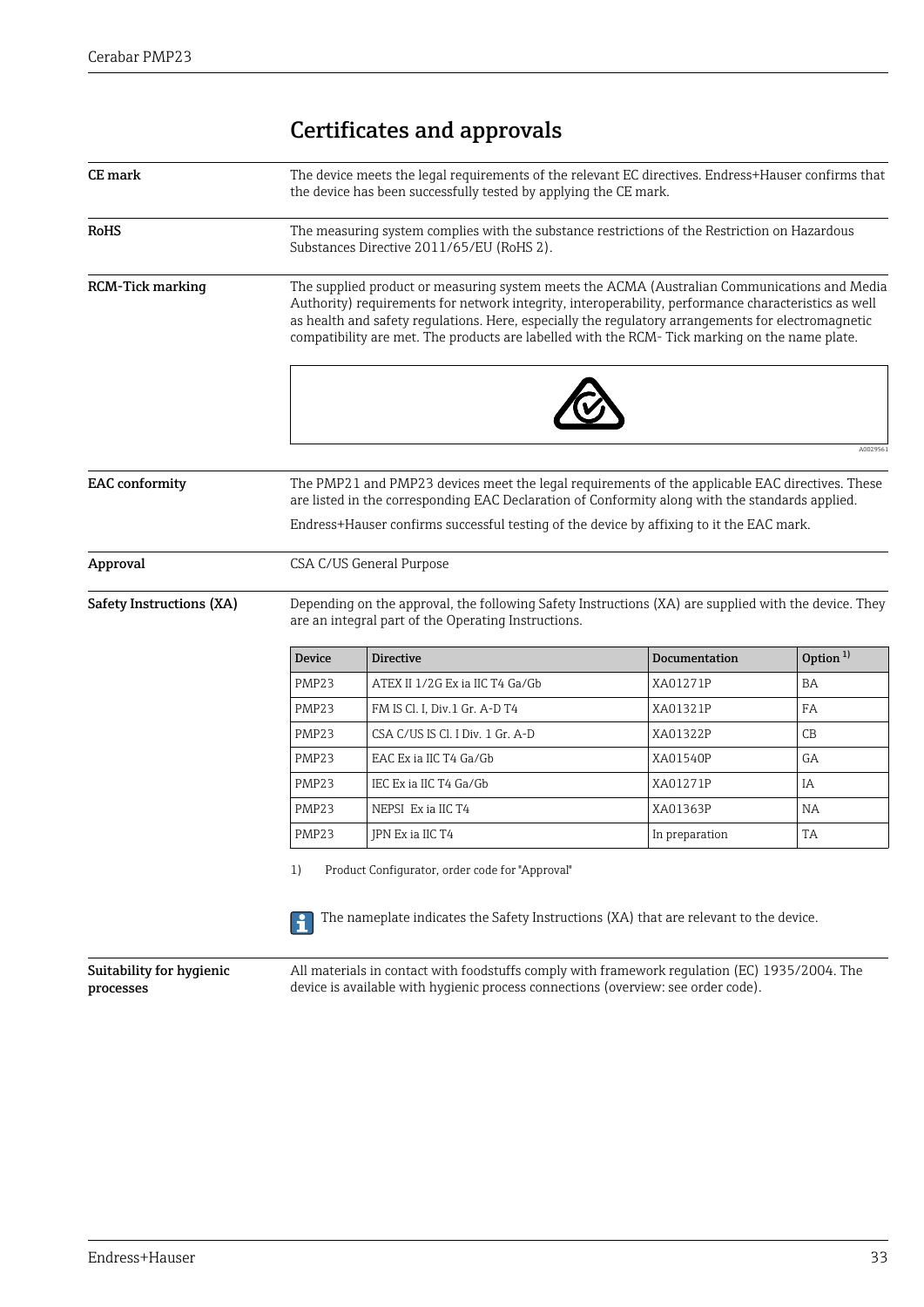### <span id="page-33-0"></span>**A**CAUTION

#### Contamination in the process!

Risk of contamination if incorrect seals and parts are used!

- $\triangleright$  To avoid the risk of contamination, when installing the device comply with the design principles of EHEDG, Guideline 37 "Hygienic Design and Application of Sensors" and Guideline 16 "Hygienic Pipe Couplings".
- ‣ Suitable assemblies and seals must be used to ensure hygienic design in accordance with 3-A SSI and EHEDG specifications.
- ‣ The leak-proof connections can be cleaned with the cleaning methods typical of this industry (CIP and SIP). Attention must be paid to the pressure and temperature specifications of the sensor and process connections for CIP and SIP processes (clean in place/sterilize in place).

The seamless connections can be cleaned of all residue using any of the typical cleaning methods within this industry.

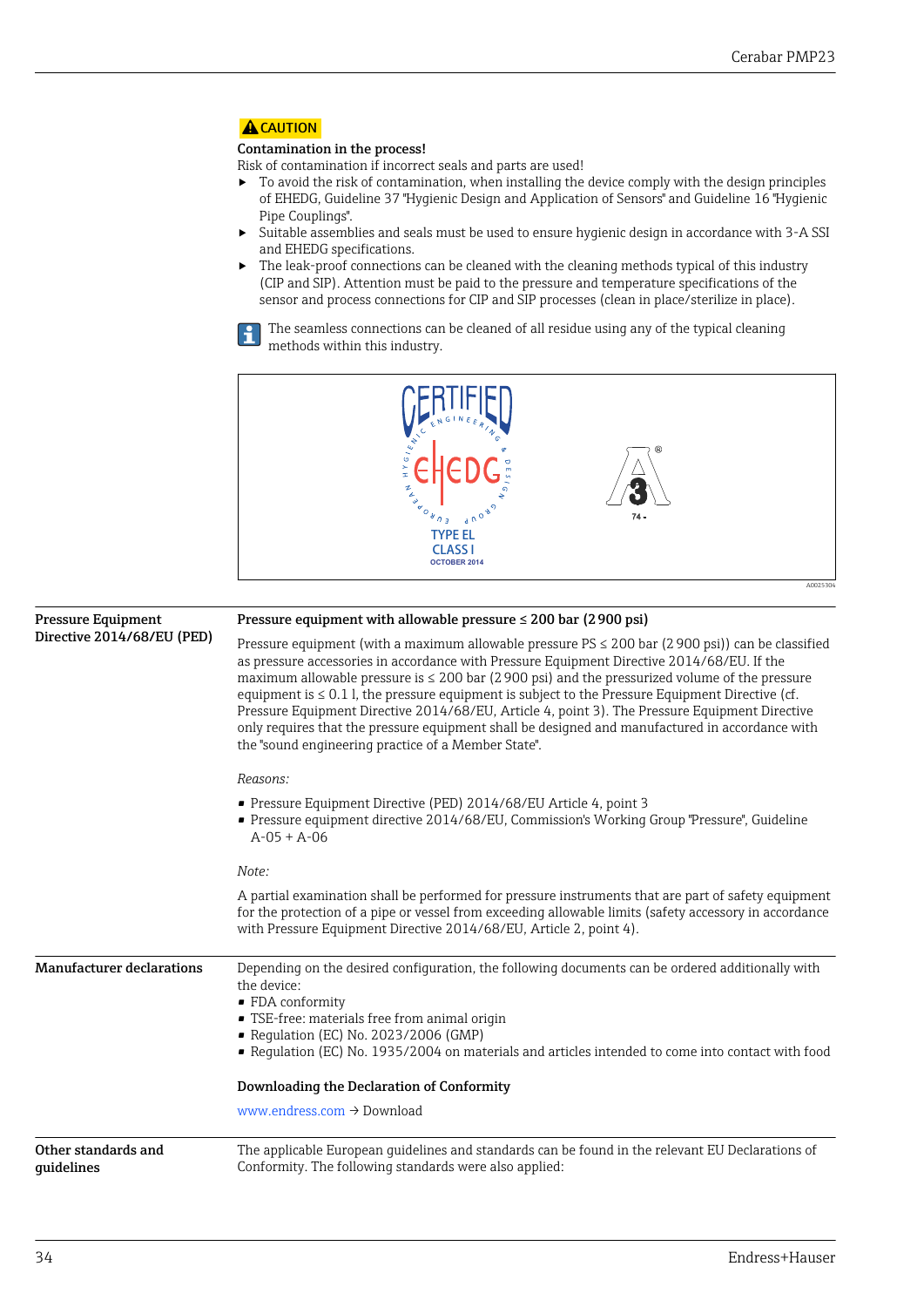#### <span id="page-34-0"></span>DIN EN 60770 (IEC 60770):

Transmitters for use in industrial process control systems Part 1: Methods for performance evaluation

Methods for evaluating the performance of transmitters for control and regulation in industrial process control systems.

#### DIN 16086:

Electrical pressure measuring instruments, pressure sensors, pressure transmitters, pressure measuring instruments, concepts, specifications on data sheets

Procedure for writing specifications in data sheets for electrical pressure measuring instruments, pressure sensors and pressure transmitters.

#### EN 61326-X:

EMC product family standard for electrical equipment for measurement, control and laboratory use.

#### EN 60529:

Degrees of protection provided by enclosures (IP code)

#### NAMUR - User association of automation technology in process industries.

NE21 - Electromagnetic Compatibility (EMC) of Industrial Process and Laboratory Control Equipment.

NE43 - Standardization of the Signal Level for the Failure Information of Digital Transmitters.

NE44 - Standardization of Status Indicators on PCT Instruments with the Help of Light Emitting Diodes

NE53 - Software of Field Devices and Signal-processing Devices with Digital Electronics

**CRN approval** A CRN approval is available for some device versions. A CRN-approved process connection with a CSA approval must be ordered for a CRN-approved device. The CRN-approved devices are assigned the registration number 0F18141.5C.

> Ordering information: Product Configurator, order code for "Process connection" (the CRN process connections are indicated appropriately in the "Mechanical construction" section.)

 $\begin{array}{|l|} \hbox{Calibration unit} \end{array} \qquad \qquad \begin{array}{|l|} \hbox{Designation} \end{array}$ Sensor range; % A Sensor range; mbar/bar B Sensor range; kPa/MPa C Sensor range; psi F Customer-specific; see additional spec.  $\boxed{J}$ 

1) Product Configurator, order code for "Calibration; unit"

| Calibration | Designation                                   | Option <sup>1</sup>     |
|-------------|-----------------------------------------------|-------------------------|
|             | 3-point calibration certificate $\frac{2}{3}$ | $\blacksquare$<br>- F 2 |
|             |                                               |                         |

1) Product Configurator, order code for "Calibration"<br>2) No final test report for PNP outputs.

No final test report for PNP outputs.

Inspection certificates Device Designation Device Designation Device Designation Device Designation PMP23 3.1 Material documentation, wetted metal parts, EN10204-3.1 inspection certificate PMP23 Surface finish measurement ISO4287/Ra, wetted metal parts, inspection certificate

1) Product Configurator, order code for "Test, Certificate"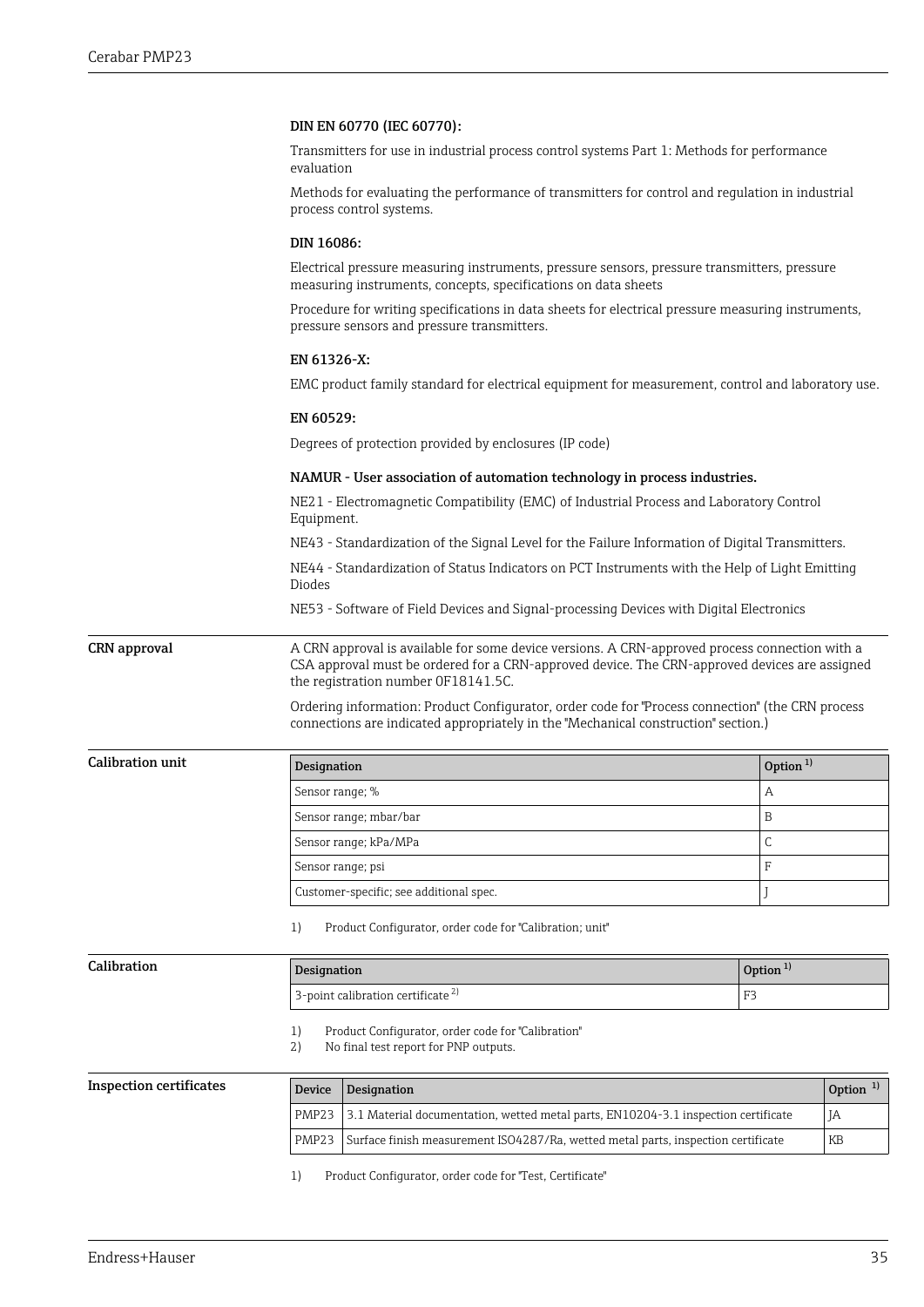#### <span id="page-35-0"></span>Additional approval

| <b>Device</b>     | Designation                                         | Option $1$ |
|-------------------|-----------------------------------------------------|------------|
| PMP <sub>23</sub> | EHEDG, certificate copy                             | I.1        |
| PMP <sub>23</sub> | 3A, certificate copy                                | L2         |
| PMP <sub>23</sub> | Declaration of Conformity EC1935/2004, wetted parts | L3.        |

1) Product Configurator, order code for "Additional approval"

### Ordering information

Detailed ordering information is available from the following sources:

- In the Product Configurator on the Endress+Hauser website: www.endress.com -> Click "Corporate" -> Select your country -> Click "Products" -> Select the product using the filters and search field -> Open product page -> The "Configure" button to the right of the product image opens the Product Configurator.
- From your Endress+Hauser Sales Center: www.addresses.endress.com
- Product Configurator the tool for individual product configuration  $\mathbf{1}$

• Up-to-the-minute configuration data

- Depending on the device: Direct input of measuring point-specific information such as measuring range or operating language
- Automatic verification of exclusion criteria
- Automatic creation of the order code and its breakdown in PDF or Excel output format
- Ability to order directly in the Endress+Hauser Online Shop

#### Scope of delivery **•** Measuring device

- Optional accessories
- Brief Operating Instructions
- Certificates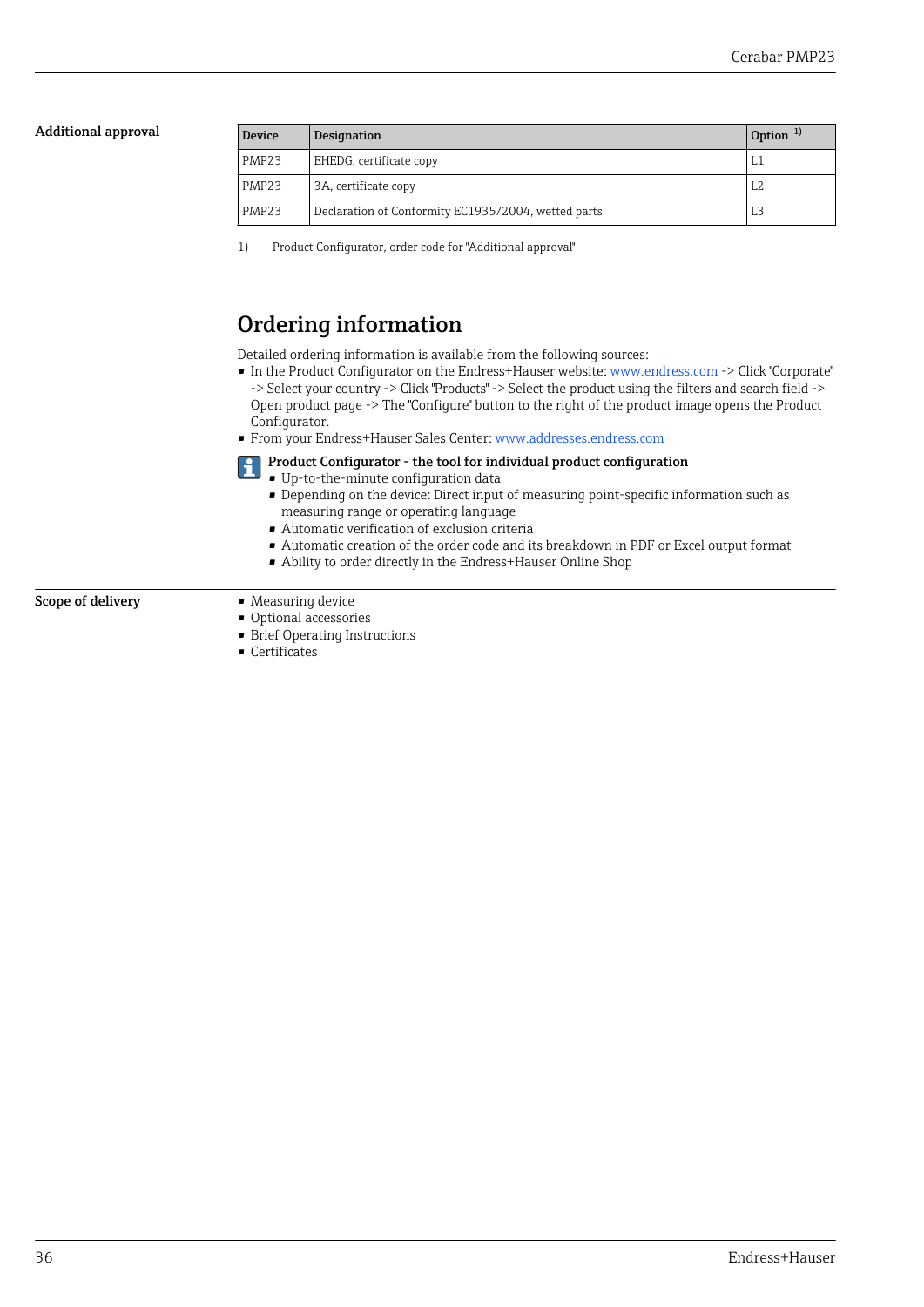| Device            | <b>Description</b>                                                                                   | Option $1$ | Order number |
|-------------------|------------------------------------------------------------------------------------------------------|------------|--------------|
| <b>PMP23</b>      | Weld-in adapter M24, d=65, 316L                                                                      | <b>PM</b>  | 71041381     |
| PMP <sub>23</sub> | Weld-in adapter M24, d=65, 316L 3.1 EN10204-3.1<br>material, inspection certificate                  | PN         | 71041383     |
| PMP <sub>23</sub> | Weld-in adapter G1, 316L, conical metal joint                                                        | <b>OE</b>  | 52005087     |
| <b>PMP23</b>      | Weld-in adapter G1, 316L, 3.1, conical metal joint,<br>EN10204-3.1 material, inspection certificate  | <b>OF</b>  | 52010171     |
| <b>PMP23</b>      | Weld-in tool adapter G1, brass                                                                       | QG         | 52005272     |
| PMP <sub>23</sub> | Weld-in adapter G1, 316L, silicone O-ring seal                                                       | QI         | 52001051     |
| <b>PMP23</b>      | Weld-in adapter G1, 316L, 3.1, silicone O-ring seal,<br>EN10204-3.1 material, inspection certificate | OK         | 52011896     |
| <b>PMP23</b>      | Weld-in adapter Uni D65, 316L                                                                        | QL         | 214880-0002  |
| <b>PMP23</b>      | Weld-in adapter Uni D65, 316L 3.1 EN10204-3.1<br>material, inspection certificate                    |            | 52010174     |
| PMP <sub>23</sub> | Weld-in tool adapter Uni D65/D85, brass                                                              | <b>ON</b>  | 71114210     |
| PMP <sub>23</sub> | Weld-in adapter Uni D85, 316L                                                                        | <b>OP</b>  | 52006262     |
| PMP23             | Weld-in adapter Uni D85, 316L 3.1 EN10204-3.1<br>material, inspection certificate                    | QR         | 52010173     |

### Accessories

<span id="page-36-0"></span>Weld-in adapter Various weld-in adapters are available for installation in vessels or pipes.

1) Product Configurator, order code for "Enclosed accessories"

If installed horizontally and weld-in adapters with a leakage hole are used, ensure that the leakage hole is pointing down. This allows leaks to be detected as quickly as possible.

Process adapter M24 The following process adapters can be ordered for the process connections with order option X2J and X3J:

| <b>Device</b>     | <b>Description</b>   | Order number | Order number with inspection certificate 3.1 EN10204 |
|-------------------|----------------------|--------------|------------------------------------------------------|
| PMP <sub>23</sub> | Varivent F DN32 PN40 | 52023996     | 52024003                                             |
| PMP <sub>23</sub> | Varivent N DN50 PN40 | 52023997     | 52024004                                             |
| PMP <sub>23</sub> | DIN11851 DN40        | 52023999     | 52024006                                             |
| PMP <sub>23</sub> | DIN11851 DN50        | 52023998     | 52024005                                             |
| PMP <sub>23</sub> | SMS 11/2"            | 52026997     | 52026999                                             |
| PMP23             | Clamp $1\frac{1}{2}$ | 52023994     | 52024001                                             |
| PMP <sub>23</sub> | Clamp $2"$           | 52023995     | 52024002                                             |
|                   |                      |              |                                                      |

Plug-on display PHX20  $\rightarrow \Box$  31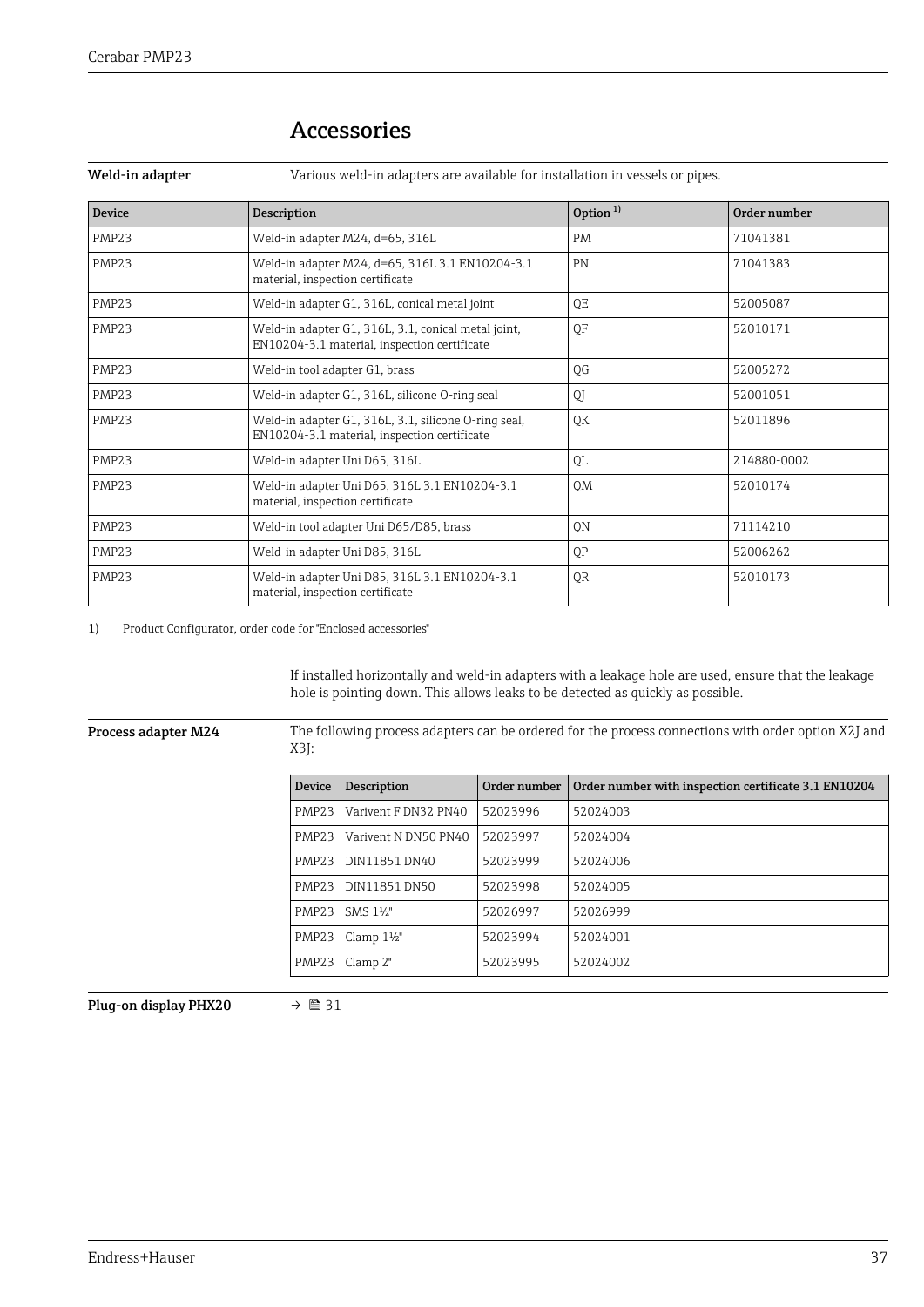### <span id="page-37-0"></span>M12 plug connectors

| Connector                                                                                                          | Degree of protection | Material                                                                                                                                                          | Option $1$ | Order<br>number |
|--------------------------------------------------------------------------------------------------------------------|----------------------|-------------------------------------------------------------------------------------------------------------------------------------------------------------------|------------|-----------------|
| M12<br>(self-terminated connection<br>at M12 plug)<br>$\frac{620}{0.8}$<br>53 (2.09)<br>A0024475                   | IP67                 | Union nut: Cu Sn/Ni<br>• Body: PBT<br>• Seal: NBR                                                                                                                 | R1         | 52006263        |
| M12 90 degrees<br>with 5m (16 ft) cable<br>≥40 $(1.57)$<br>A0024476                                                | IP67                 | • Union nut: GD Zn/Ni<br>· Body: PUR<br>Cable: PVC<br>Cable colors<br>$\bullet$ 1 = BN = brown<br>$2 = WT = white$<br>$\bullet$ 3 = BU = blue<br>$4 = BK = black$ | RZ         | 52010285        |
| M12 90 degrees<br>(self-terminated connection<br>at M12 plug)<br>28<br>(1.1)<br>38)<br>55<br>20 (0.79)<br>A0024478 | IP <sub>67</sub>     | • Union nut: GD Zn/Ni<br>· Body: PBT<br>Geal: NBR                                                                                                                 | <b>RM</b>  | 71114212        |
| M12 90 degrees<br>with 5m (16 ft) cable<br>(terminated at one end)<br>$^{8}$<br>≥40 $(1.57)$<br>A0024477           | IP69 $^{2)}$         | Union nut: 316L<br>(1.4435)<br>· Body and cable:<br>PVC and PUR                                                                                                   | <b>RW</b>  | 52024216        |

- 1) Product Configurator, order code for "Enclosed accessories"<br>2) Designation of the IP protection class according to DIN EN (
- 2) Designation of the IP protection class according to DIN EN 60529. Previous designation "IP69K" according to DIN 40050 Part 9 is no longer valid (standard withdrawn on November 1, 2012). The tests required by both standards are identical.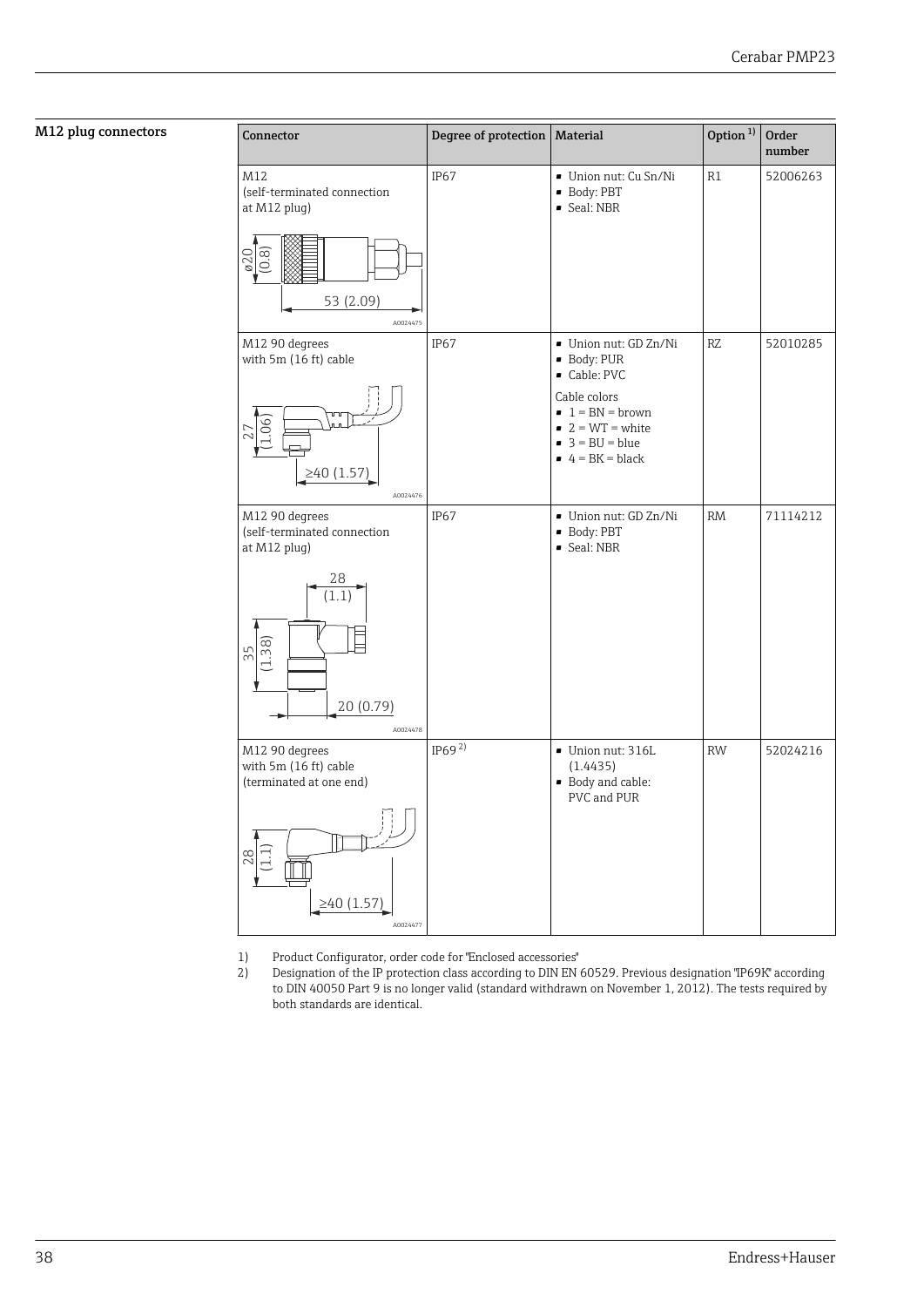## Supplementary documentation

<span id="page-38-0"></span>

| <b>Field of Activities</b>          | Pressure measurement, powerful instruments for process pressure, differential pressure, level and<br>flow:                                                  |                                 |               |            |  |  |  |
|-------------------------------------|-------------------------------------------------------------------------------------------------------------------------------------------------------------|---------------------------------|---------------|------------|--|--|--|
|                                     | FA00004P                                                                                                                                                    |                                 |               |            |  |  |  |
| <b>Technical Information</b>        | ■ TI00241F: EMC Test Procedures<br>• TI00426F: Weld-in adapters, process adapters and flanges (overview)                                                    |                                 |               |            |  |  |  |
| <b>Operating Instructions</b>       | <b>BA01271P</b>                                                                                                                                             |                                 |               |            |  |  |  |
|                                     | BA01784P (devices with IO-Link)                                                                                                                             |                                 |               |            |  |  |  |
| <b>Brief Operating Instructions</b> | KA01164P (not for devices with IO-Link)                                                                                                                     |                                 |               |            |  |  |  |
| Safety Instructions (XA)            | Depending on the approval, the following Safety Instructions (XA) are supplied with the device. They<br>are an integral part of the Operating Instructions. |                                 |               |            |  |  |  |
|                                     | <b>Device</b>                                                                                                                                               | <b>Directive</b>                | Documentation | Option $1$ |  |  |  |
|                                     | PMP <sub>23</sub>                                                                                                                                           | ATEX II 1/2G Ex ia IIC T4 Ga/Gb | XA01271P      | BA         |  |  |  |

| PMP <sub>23</sub> | ATEX II 1/2G Ex ia IIC T4 Ga/Gb  | XA01271P       | BA             |
|-------------------|----------------------------------|----------------|----------------|
| PMP <sub>23</sub> | FM IS Cl. I, Div.1 Gr. A-D T4    | XA01321P       | FA             |
| PMP <sub>23</sub> | CSA C/US IS Cl. I Div. 1 Gr. A-D | XA01322P       | C <sub>B</sub> |
| PMP <sub>23</sub> | EAC Ex ia IIC T4 Ga/Gb           | XA01540P       | GA             |
| PMP <sub>23</sub> | IEC Ex ia IIC T4 Ga/Gb           | XA01271P       | ΙA             |
| PMP <sub>23</sub> | NEPSI Ex ia IIC T4               | XA01363P       | <b>NA</b>      |
| PMP <sub>23</sub> | JPN Ex ia IIC T4                 | In preparation | TA             |
|                   |                                  |                |                |

1) Product Configurator, order code for "Approval"

The nameplate indicates the Safety Instructions (XA) that are relevant to the device.  $| \cdot |$ 

## Registered trademarks

### **O** IO-Link

is a registered trademark of the IO-Link company group.